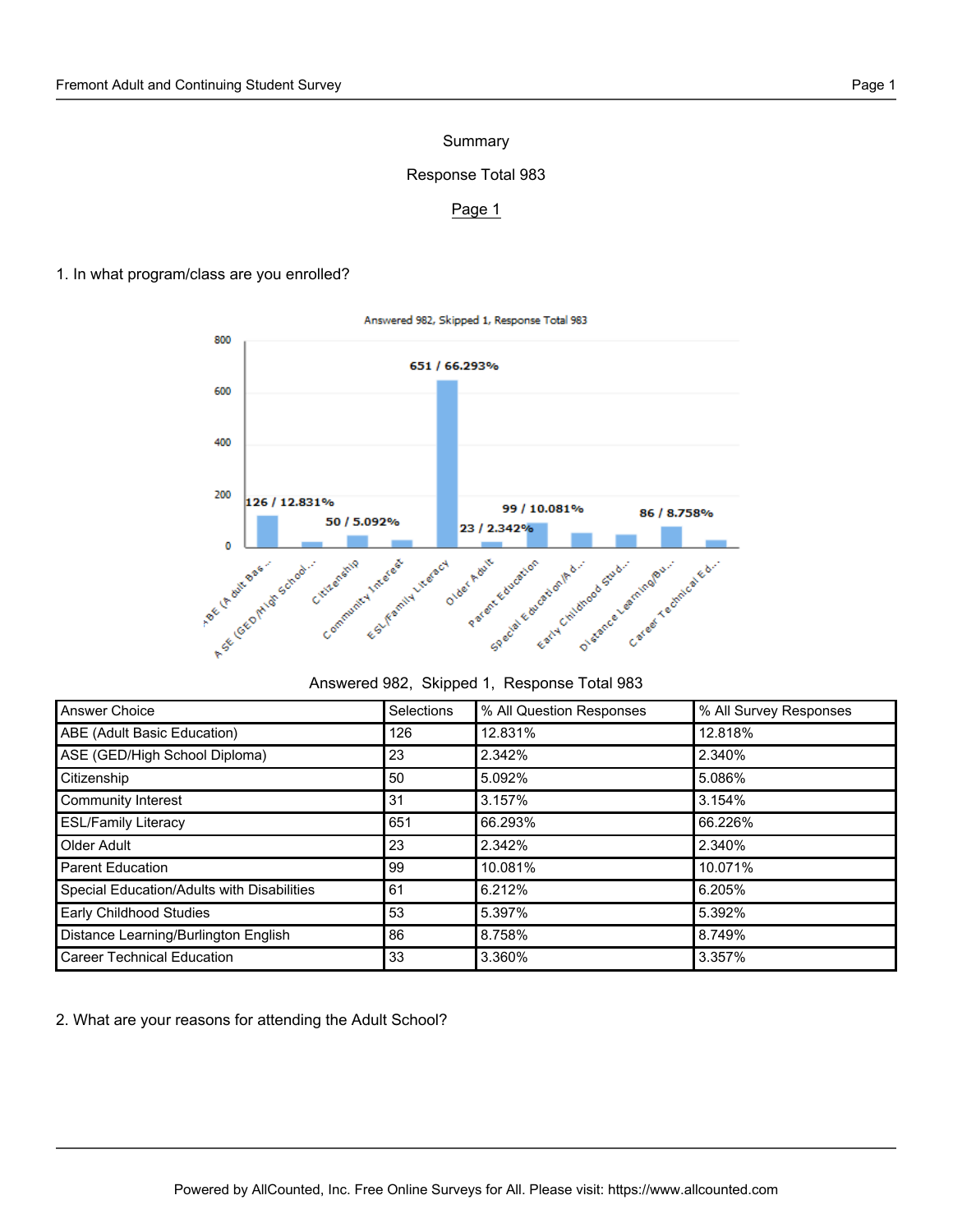Answered 983, Skipped 0, Response Total 983



| Answered 983, Skipped 0, Response Total 983 |  |
|---------------------------------------------|--|
|---------------------------------------------|--|

| Answer Choice                            | Selections | % All Question Responses | % All Survey Responses |
|------------------------------------------|------------|--------------------------|------------------------|
| Learn the English Language               | 719        | 73.143%                  | 73.143%                |
| Prepare for American Citizenship         | 125        | 12.716%                  | 12.716%                |
| Earn a High School Diploma               | 72         | 7.325%                   | 7.325%                 |
| Prepare for the GED                      | 54         | 5.493%                   | 5.493%                 |
| Prepare for college                      | 158        | 16.073%                  | 16.073%                |
| Enrichment                               | 171        | 17.396%                  | 17.396%                |
| Improve home and family skills           | 324        | 32.960%                  | 32.960%                |
| <b>Employment Training</b>               | 154        | 15.666%                  | 15.666%                |
| Increase general knowledge               | 284        | 28.891%                  | 28.891%                |
| Better use of leisure time               | 169        | 17.192%                  | 17.192%                |
| Develop a hobby                          | 81         | 8.240%                   | 8.240%                 |
| <b>Eligibility for Public Assistance</b> | 48         | 4.883%                   | 4.883%                 |

Page 2

3. What is your gender?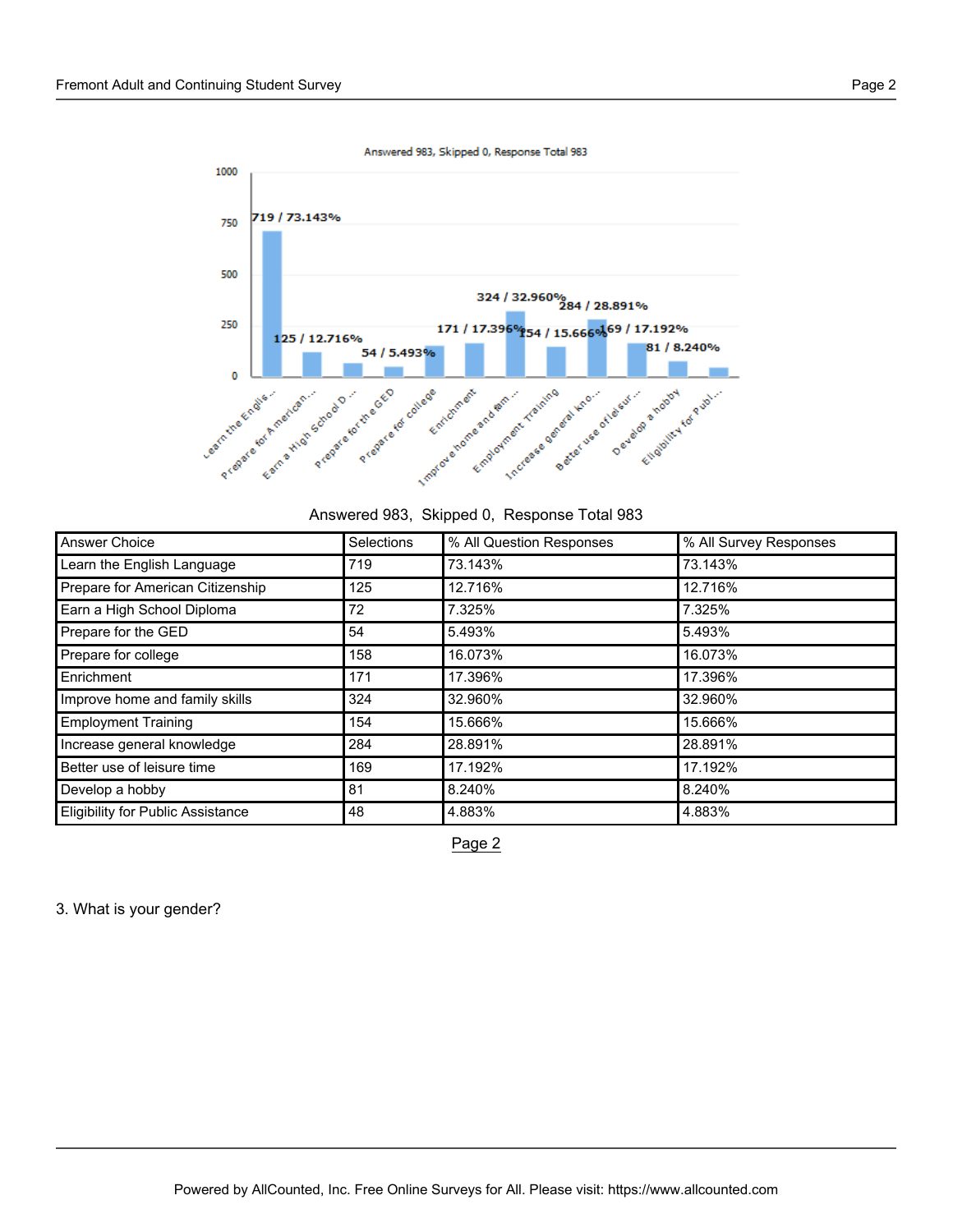

## Answered 970, Skipped 13, Response Total 983

| Answer Choice | Selections | % All Question Responses | ∥% All Survey Responses |
|---------------|------------|--------------------------|-------------------------|
| Male          | 208        | 21.443%                  | $121.160\%$             |
| Female        | 762        | 78.557%                  | 77.518%                 |

## 4. What is your race and ethnicity?

Answered 970, Skipped 13, Response Total 983



#### Answered 970, Skipped 13, Response Total 983

| <b>Answer Choice</b>             | Selections | Ⅰ % All Question Responses | Ⅰ% All Survev Responses |
|----------------------------------|------------|----------------------------|-------------------------|
| American Indian or Alaska Native |            | 0.722%                     | $.712\%$<br>υ.,         |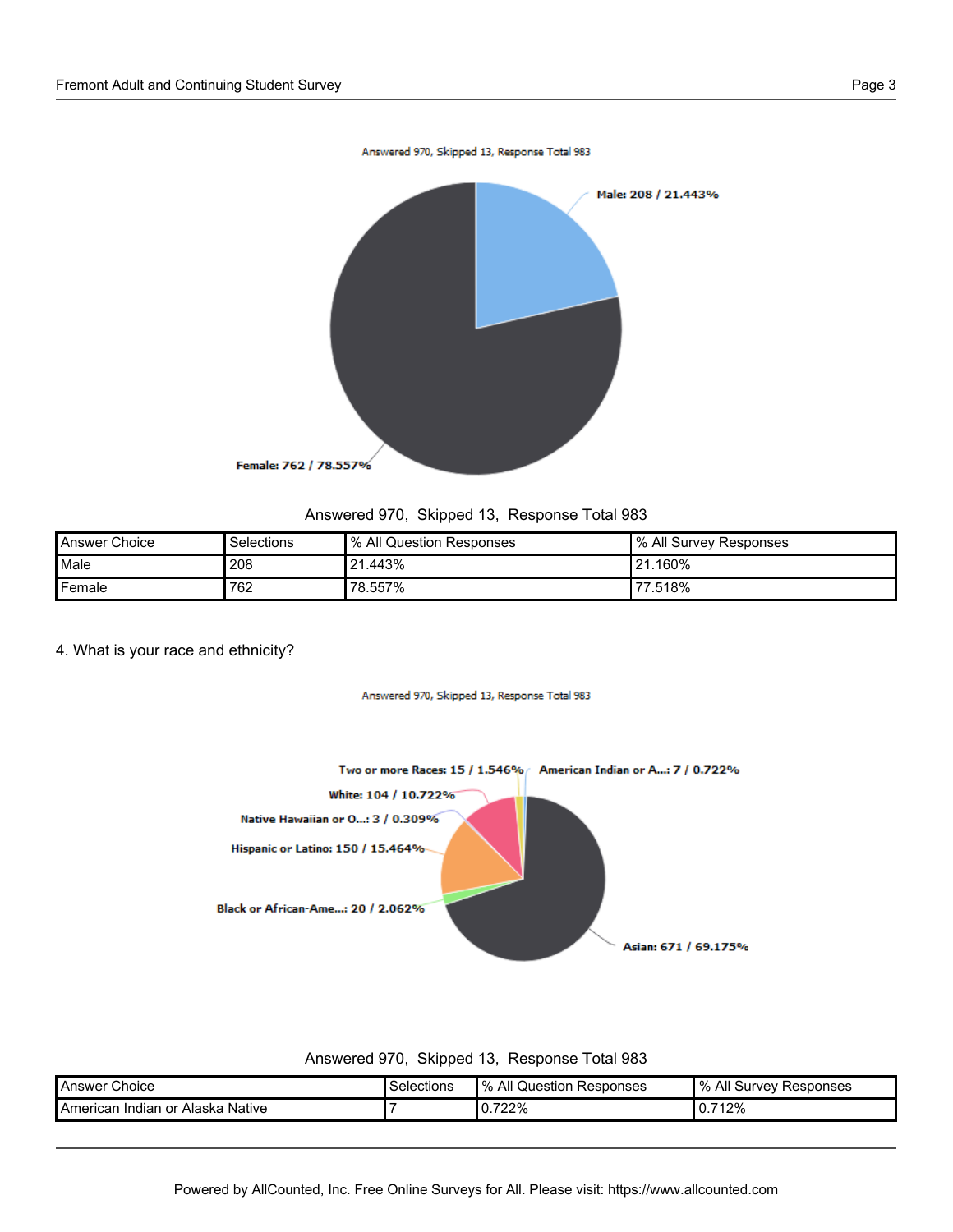| Asian                                     | 671 | 169.175% | 68.260% |
|-------------------------------------------|-----|----------|---------|
| <b>Black or African-American</b>          | 20  | 2.062%   | 2.035%  |
| Hispanic or Latino                        | 150 | 15.464%  | 15.259% |
| Native Hawaiian or Other Pacific Islander |     | 0.309%   | 0.305%  |
| White                                     | 104 | 10.722%  | 10.580% |
| Two or more Races                         | 15  | .546%    | 1.526%  |

# 5. How old are you?



Answered 970, Skipped 13, Response Total 983

| Answered 970, Skipped 13, Response Total 983 |  |  |  |
|----------------------------------------------|--|--|--|
|----------------------------------------------|--|--|--|

| <b>Answer Choice</b> | Selections | % All Question Responses | % All Survey Responses |
|----------------------|------------|--------------------------|------------------------|
| less than 18         |            | 0.928%                   | 0.916%                 |
| 18-21                | 36         | 3.711%                   | 3.662%                 |
| 22-34                | 260        | 26.804%                  | 26.450%                |
| 35-44                | 286        | 29.485%                  | 29.095%                |
| 45-54                | 184        | 18.969%                  | 18.718%                |
| 55-64                | 116        | 11.959%                  | 11.801%                |
| $65+$                | 79         | 8.144%                   | 8.037%                 |

Page 3

6. What is your employment status?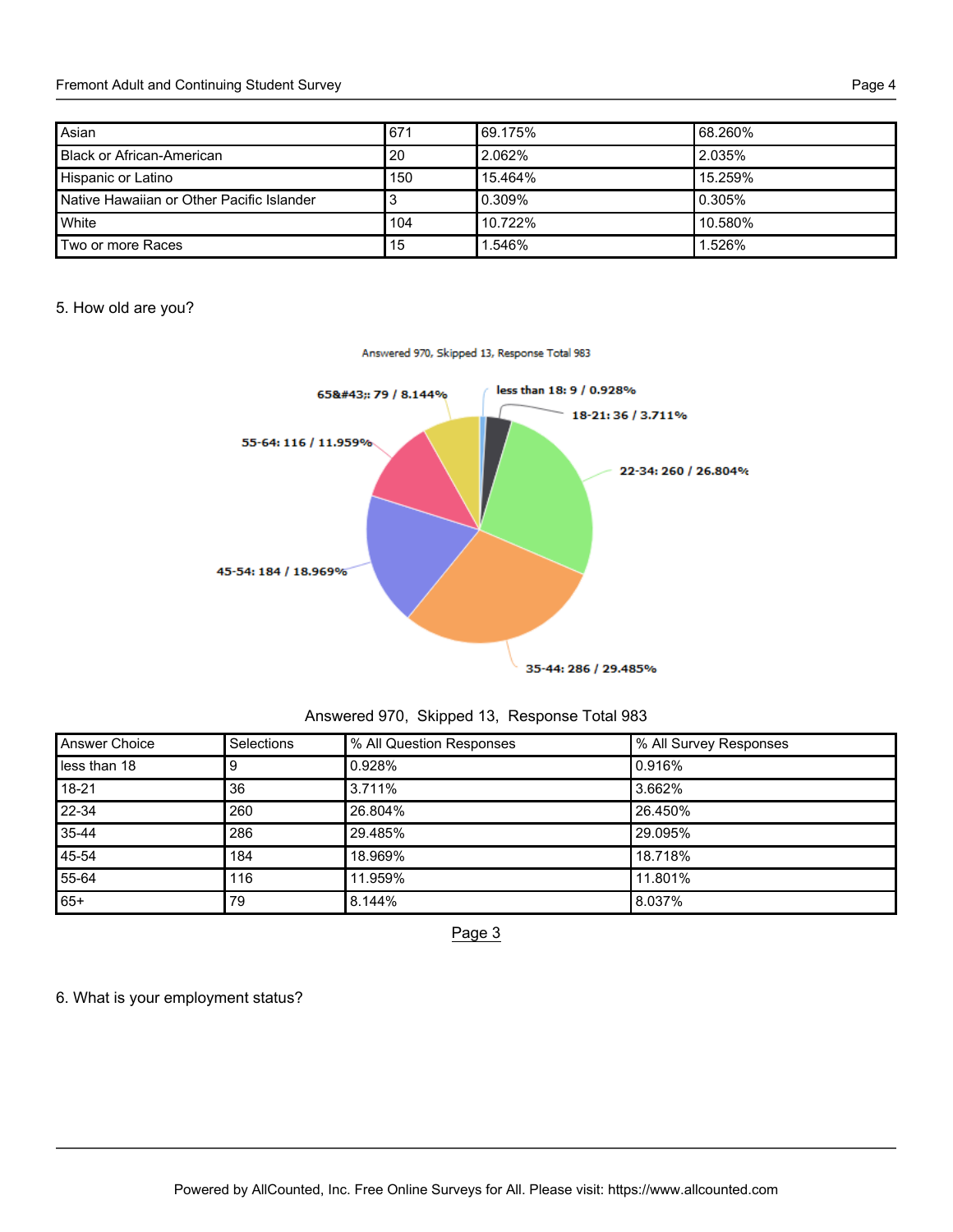

Answered 965, Skipped 18, Response Total 983

Answered 965, Skipped 18, Response Total 983

| <b>Answer Choice</b>  | Selections | Ⅰ% All Question Responses | % All Survey Responses |
|-----------------------|------------|---------------------------|------------------------|
| Unemployed            | 437        | 45.285%                   | 44.456%                |
| Employed              | 274        | 28.394%                   | 27.874%                |
| Employed, with notice | 25         | 2.591%                    | 2.543%                 |
| Retired               | 52         | 5.389%                    | 5.290%                 |
| Not in labor force    | 177        | 18.342%                   | 18.006%                |

7. What is your highest educational grade level completed?

Answered 965, Skipped 18, Response Total 983



Answered 965, Skipped 18, Response Total 983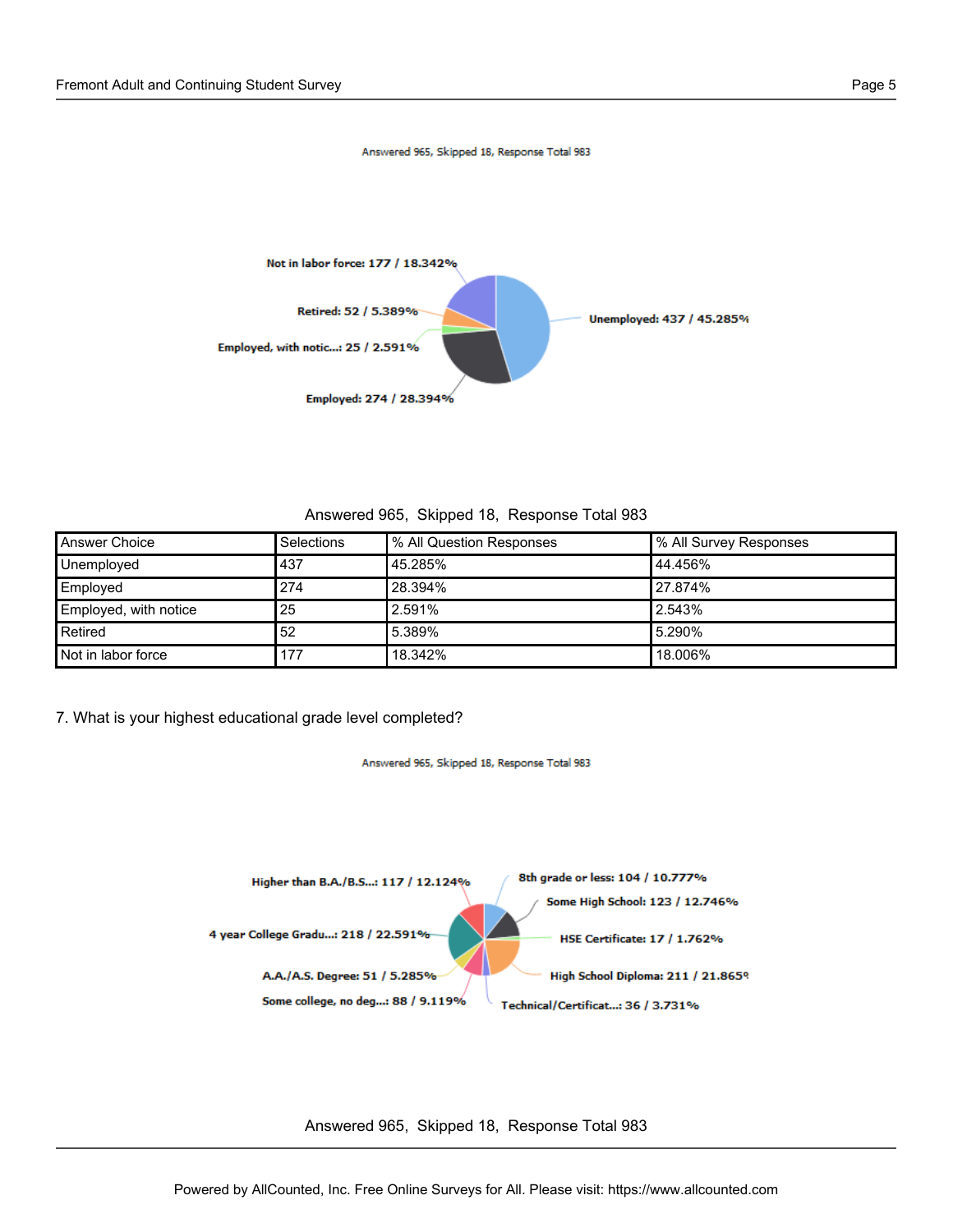## Fremont Adult and Continuing Student Survey **Page 6** and the student student Survey Page 6

| <b>Answer Choice</b>    | <b>Selections</b> | % All Question Responses | % All Survey Responses |
|-------------------------|-------------------|--------------------------|------------------------|
| 8th grade or less       | 104               | 10.777%                  | 10.580%                |
| Some High School        | 123               | 12.746%                  | 12.513%                |
| <b>HSE Certificate</b>  | 17                | 1.762%                   | 1.729%                 |
| High School Diploma     | 211               | 21.865%                  | 21.465%                |
| Technical/Certificate   | 36                | 3.731%                   | 3.662%                 |
| Some college, no degree | 88                | 9.119%                   | 8.952%                 |
| A.A./A.S. Degree        | 51                | 5.285%                   | 5.188%                 |
| 4 year College Graduate | 218               | 22.591%                  | 22.177%                |
| Higher than B.A./B.S.   | 117               | 12.124%                  | 11.902%                |



# 8. How many classes are you currently taking?



| Answered 960, Skipped 23, Response Total 983 |  |  |  |
|----------------------------------------------|--|--|--|
|----------------------------------------------|--|--|--|

| Answer Choice | Selections | % All Question Responses | Ⅰ% All Survey Responses |
|---------------|------------|--------------------------|-------------------------|
| One           | 577        | 60.104%                  | l 58.698%               |
| Two           | 254        | 26.458%                  | l 25.839%               |
| Three         | 83         | 8.646%                   | 8.444%                  |
| Four or more  | 46         | 4.792%                   | 4.680%                  |

9. Are classes offered on days and at times that are convenient for you?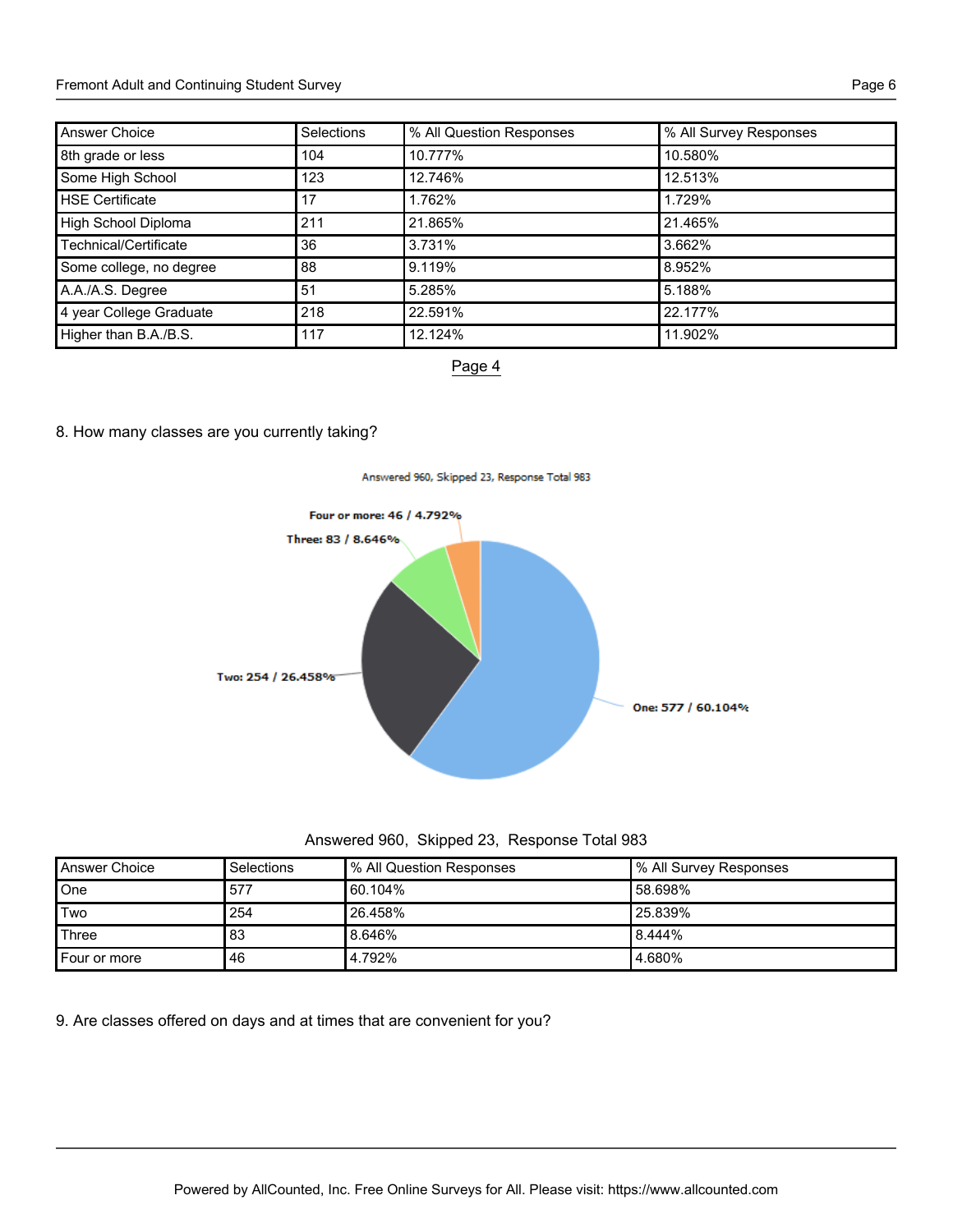

# Answered 960, Skipped 23, Response Total 983

| Answer Choice | Selections | <sup>9</sup> % All Question Responses | ∥% All Survey Responses |
|---------------|------------|---------------------------------------|-------------------------|
| <b>Yes</b>    | 921        | 95.938%                               | l 93.693%               |
| l No          | 39         | 4.062%                                | 3.967%                  |

10. Should more courses be offered to help prepare people for jobs?

Answered 960, Skipped 23, Response Total 983



#### Answered 960, Skipped 23, Response Total 983

| Choice<br>Answer | Selections | All<br>0/<br>Responses<br>Question | $\frac{1}{2}$<br>All<br>Responses<br>survev ' |
|------------------|------------|------------------------------------|-----------------------------------------------|
| <b>Yes</b>       | .567       | 59.062%                            | 7.681%<br>57                                  |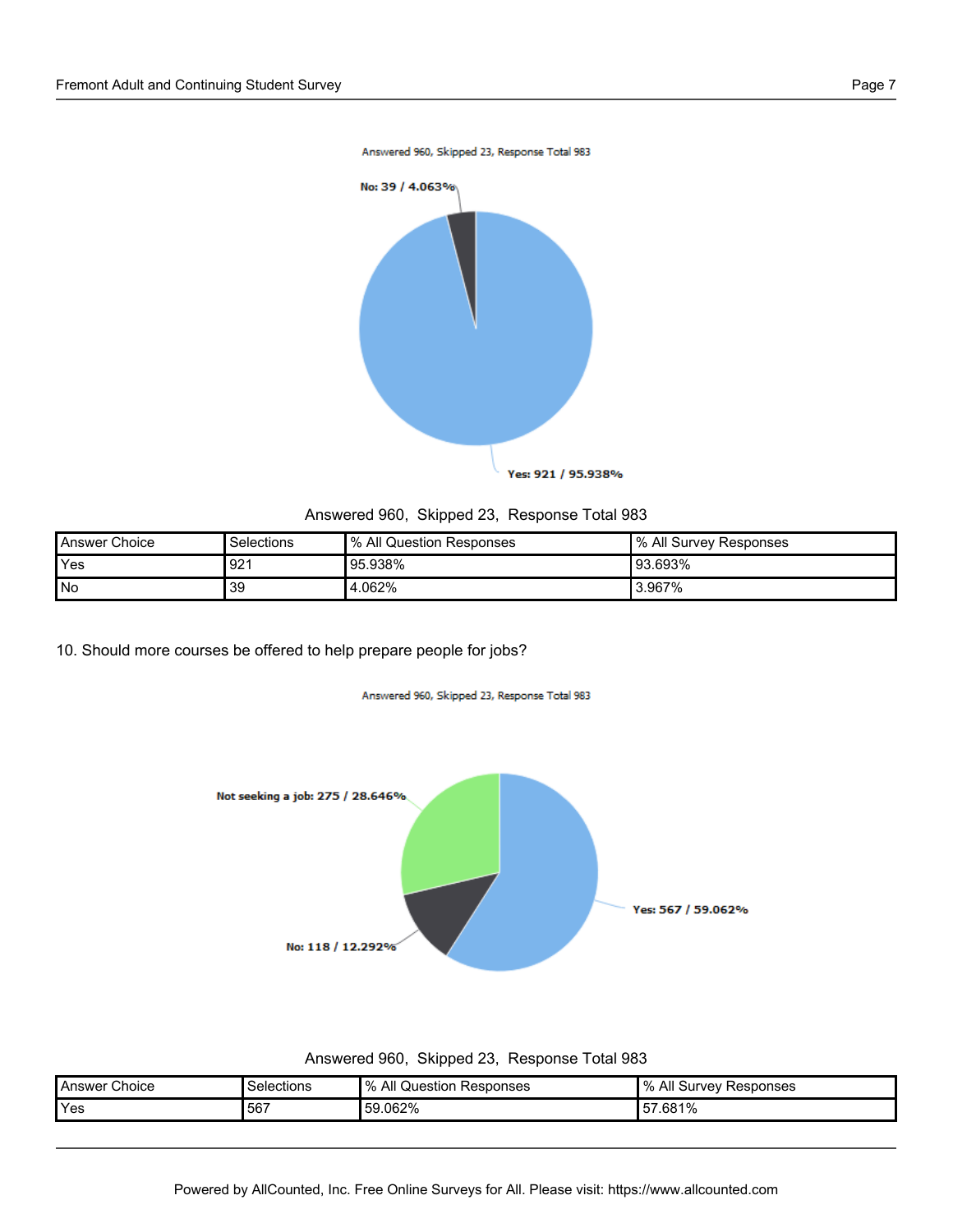Fremont Adult and Continuing Student Survey **Page 8** Page 8

| l No              | 118 | 2.292%<br>$\overline{A}$ | 12.004%              |
|-------------------|-----|--------------------------|----------------------|
| Not seeking a job | 275 | 28.646%                  | .976%<br>$\sim$<br>∠ |

11. The instructional material used in your classes (computers, software, textbooks, supplemental materials, maps, audiovisuals, etc.) is:



| Answered 960, Skipped 23, Response Total 983 |  |  |  |
|----------------------------------------------|--|--|--|
|----------------------------------------------|--|--|--|

| Answer Choice | Selections | <sup>1</sup> % All Question Responses | Ⅰ% All Survey Responses |
|---------------|------------|---------------------------------------|-------------------------|
| Excellent     | 363        | 37.813%                               | l 36.928%               |
| Very Good     | 373        | 38.854%                               | 37.945%                 |
| Good          | 194        | 20.208%                               | 19.736%                 |
| Poor          | '30        | 3.125%                                | 3.052%                  |

Page 5

12. The teaching skills of the Adult School Instructors are: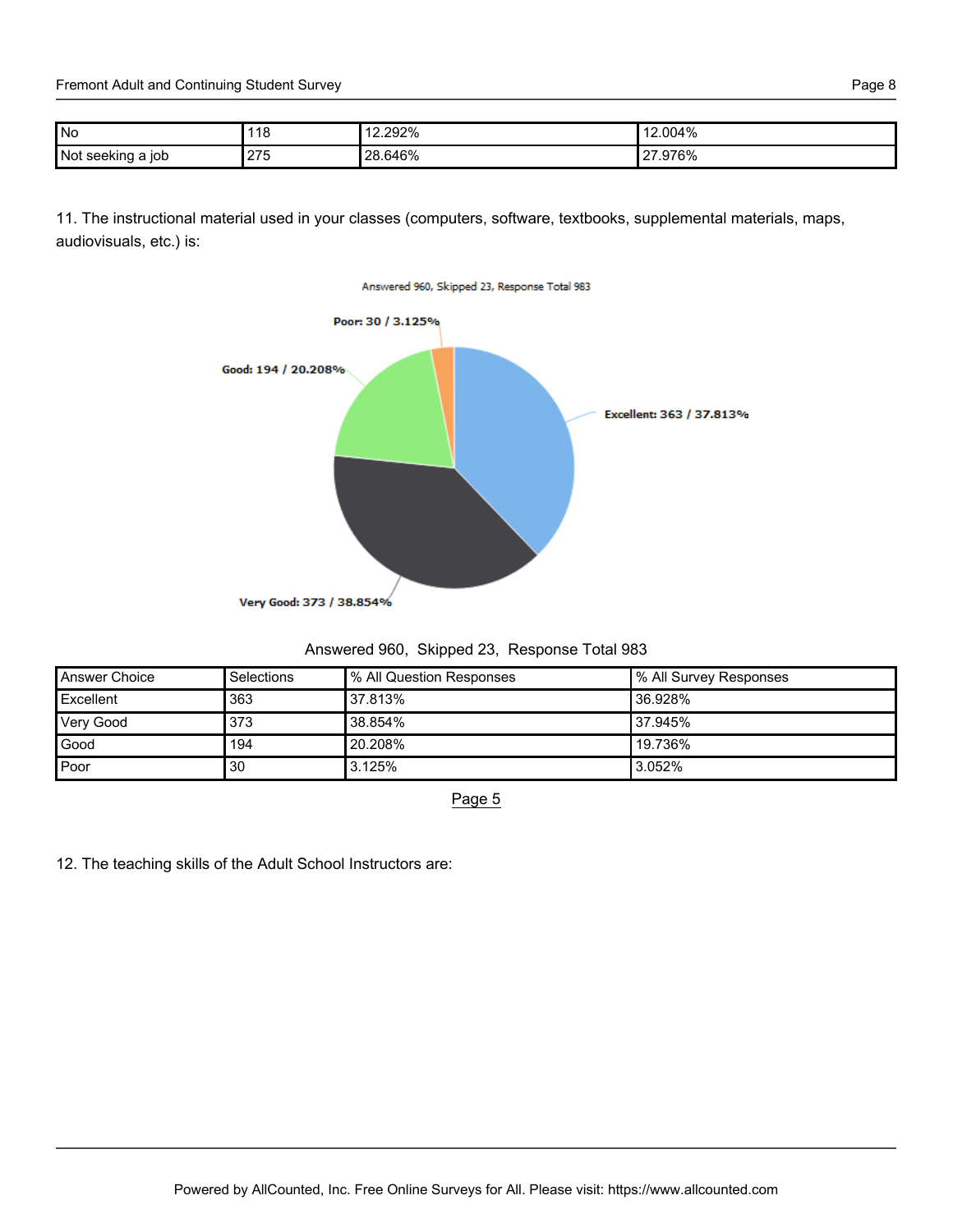

Answered 956, Skipped 27, Response Total 983

Answered 956, Skipped 27, Response Total 983

| Answer Choice    | <b>Selections</b> | % All Question Responses | I % All Survey Responses |
|------------------|-------------------|--------------------------|--------------------------|
| Excellent        | 572               | 59.833%                  | l 58.189%                |
| <b>Very Good</b> | 284               | 29.707%                  | 28.891%                  |
| Good             | .97               | 10.146%                  | 9.868%                   |
| Poor             |                   | 0.314%                   | 10.305%                  |

Answered 956, Skipped 27, Response Total 983

13. Do you receive help from your teachers?

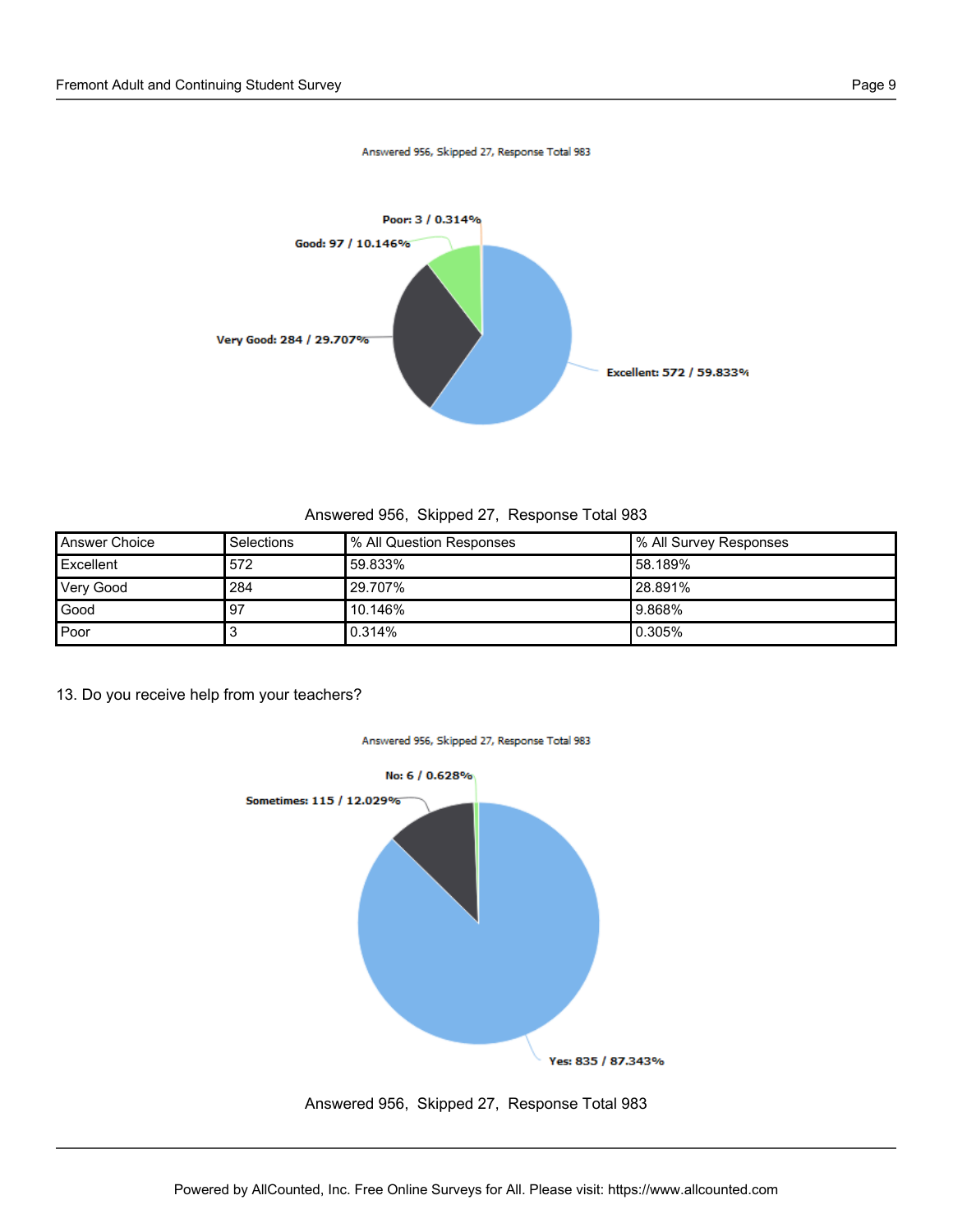| Answer Choice | Selections | % All Question Responses | ∥% All Survey Responses |
|---------------|------------|--------------------------|-------------------------|
| Yes           | 835        | 87.343%                  | 84.944%                 |
| Sometimes     | 115        | $12.029\%$               | <b>'11.699%</b>         |
| No            | 6          | 0.628%                   | 0.610%                  |

14. In classes where grades are given, your teacher clearly explains the grading system.



Answered 956, Skipped 27, Response Total 983

| Answered 956, Skipped 27, Response Total 983 |  |  |  |
|----------------------------------------------|--|--|--|
|----------------------------------------------|--|--|--|

| Answer Choice  | Selections | Ⅰ% All Question Responses | I % All Survey Responses |
|----------------|------------|---------------------------|--------------------------|
| Yes            | 556        | 58.159%                   | 56.562%                  |
| Sometimes      | 88         | 9.205%                    | 8.952%                   |
| l No           | 18         | 1.883%                    | ' 1.831%                 |
| Does not apply | 294        | 30.753%                   | '29.908%                 |

15. I receive good feedback from my instructor on my academic progress.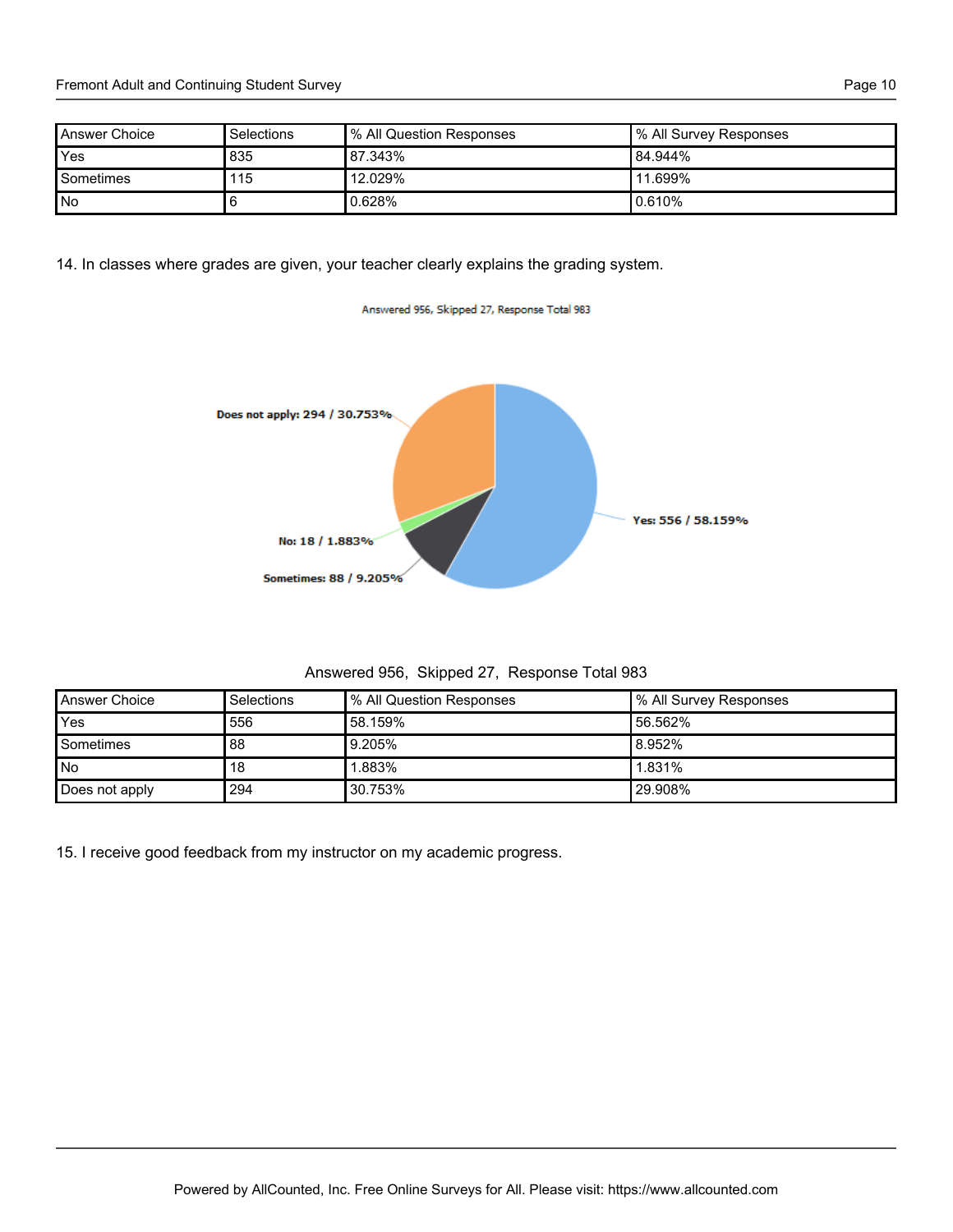

Answered 956, Skipped 27, Response Total 983

Answered 956, Skipped 27, Response Total 983

| <b>Answer Choice</b> | Selections | % All Question Responses | % All Survey Responses |
|----------------------|------------|--------------------------|------------------------|
| Always               | 530        | 55.439%                  | 53.917%                |
| Usually              | 206        | 21.548%                  | 20.956%                |
| Sometimes            | 118        | 12.343%                  | 12.004%                |
| Seldom               | 12         | 1.255%                   | 1.221%                 |
| Never                |            | 0.732%                   | 0.712%                 |
| Does not apply       | 83         | 8.682%                   | 8.444%                 |

Page 6

16. How do you rate the registration process at the Adult School?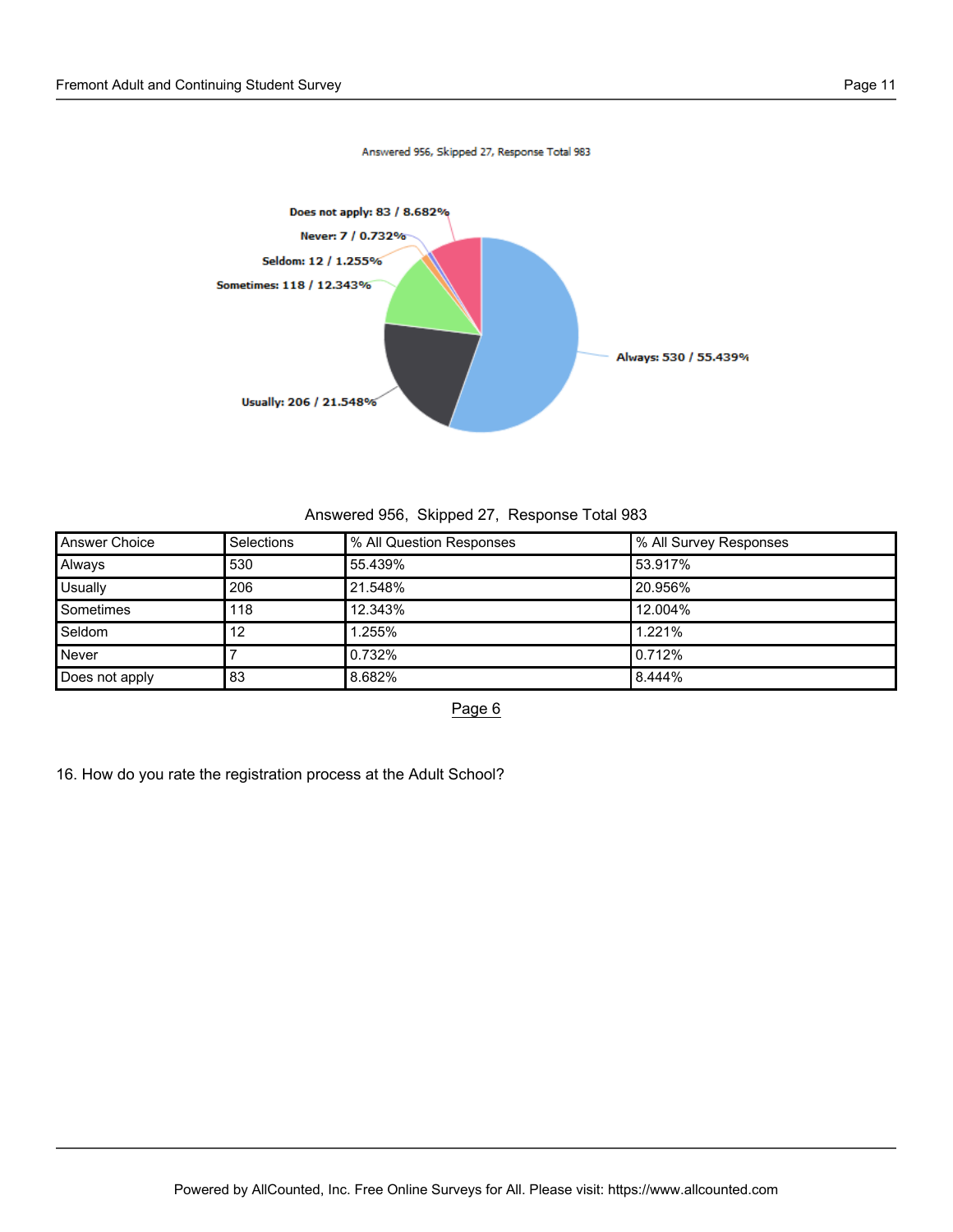

Answered 947, Skipped 36, Response Total 983

Answered 947, Skipped 36, Response Total 983

| <b>Answer Choice</b>                | <b>Selections</b> | Ⅰ% All Question Responses | 1% All Survey Responses |
|-------------------------------------|-------------------|---------------------------|-------------------------|
| <b>Efficient and well-organized</b> | 553               | '58.395%                  | 56.256%                 |
| Satisfactory                        | 380               | Ⅰ40.127%                  | '38.657%                |
| Unsatisfactory and confusing        | 14                | 1.478%                    | $1.424\%$               |

17. If you ask for academic guidance, do you receive it within a reasonable length of time?



## Answered 900, Skipped 83, Response Total 983

| - Choice<br><b>I</b> Answer | Selections | $\%$<br>All<br>Responses<br>Question | $^{\prime}$ %<br>All<br>Responses<br>∵urvev⊔د |
|-----------------------------|------------|--------------------------------------|-----------------------------------------------|
|                             |            |                                      |                                               |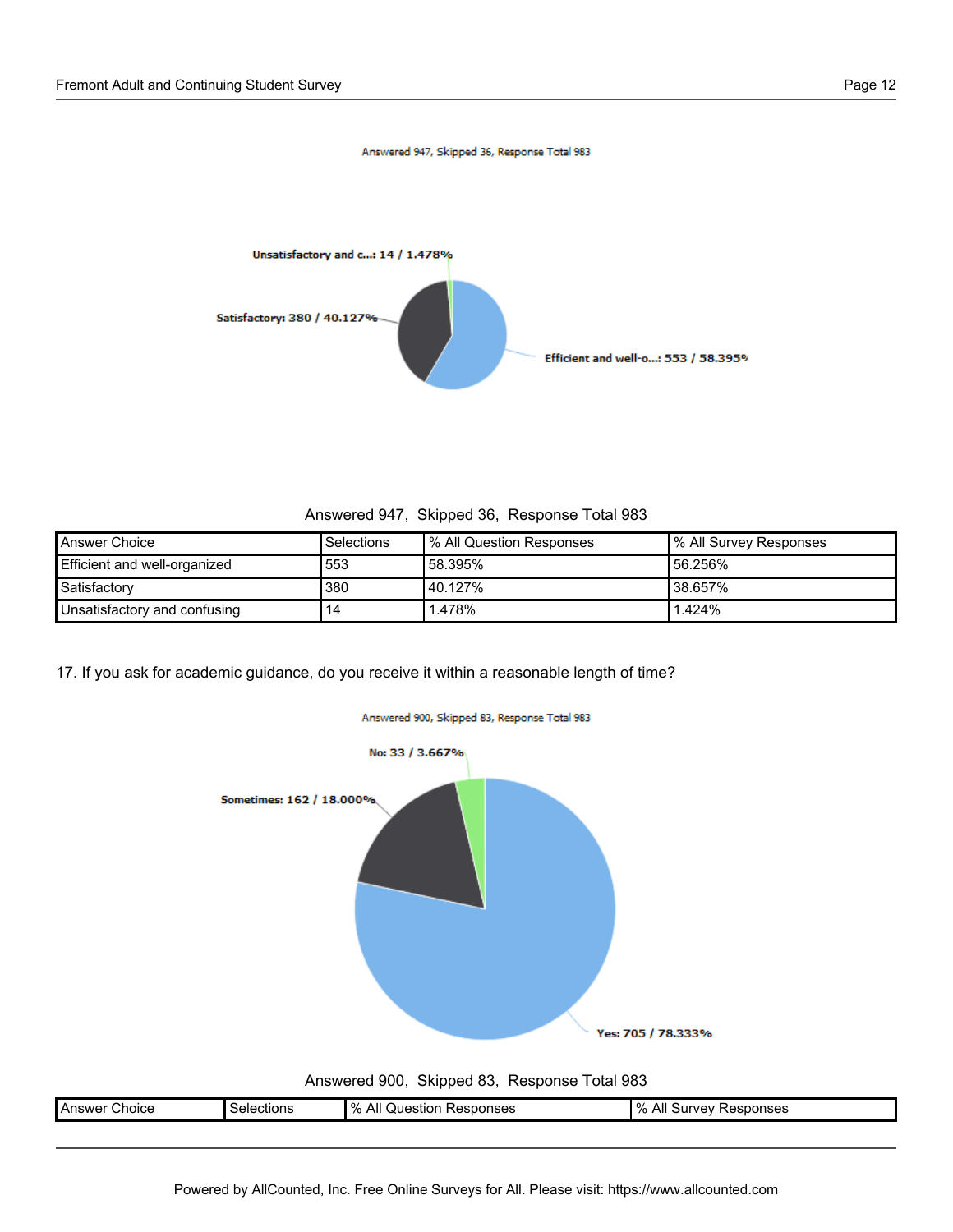Fremont Adult and Continuing Student Survey **Page 13** Page 13

| Yes       | 705          | 78.333% | 719%<br>-74 |
|-----------|--------------|---------|-------------|
| Sometimes | 162          | 18.000% | ' 16.480%   |
| No        | $\sim$<br>ິບ | 3.667%  | 3.357%      |

# 18. Have you received assistance in planning your program of classes at the Adult School?

#### Answered 943, Skipped 40, Response Total 983



Answered 943, Skipped 40, Response Total 983

| Answer Choice         | <b>Selections</b> | Ⅰ% All Question Responses | Ⅰ% All Survey Responses |
|-----------------------|-------------------|---------------------------|-------------------------|
| Yes                   | 691               | 73.277%                   | 70.295%                 |
| l No                  | 85                | $9.014\%$                 | ‼8.647%                 |
| No assistance needed. | 167               | ' 17.709%                 | ' 16.989%               |

19. Is there career technical guidance and educational materials available?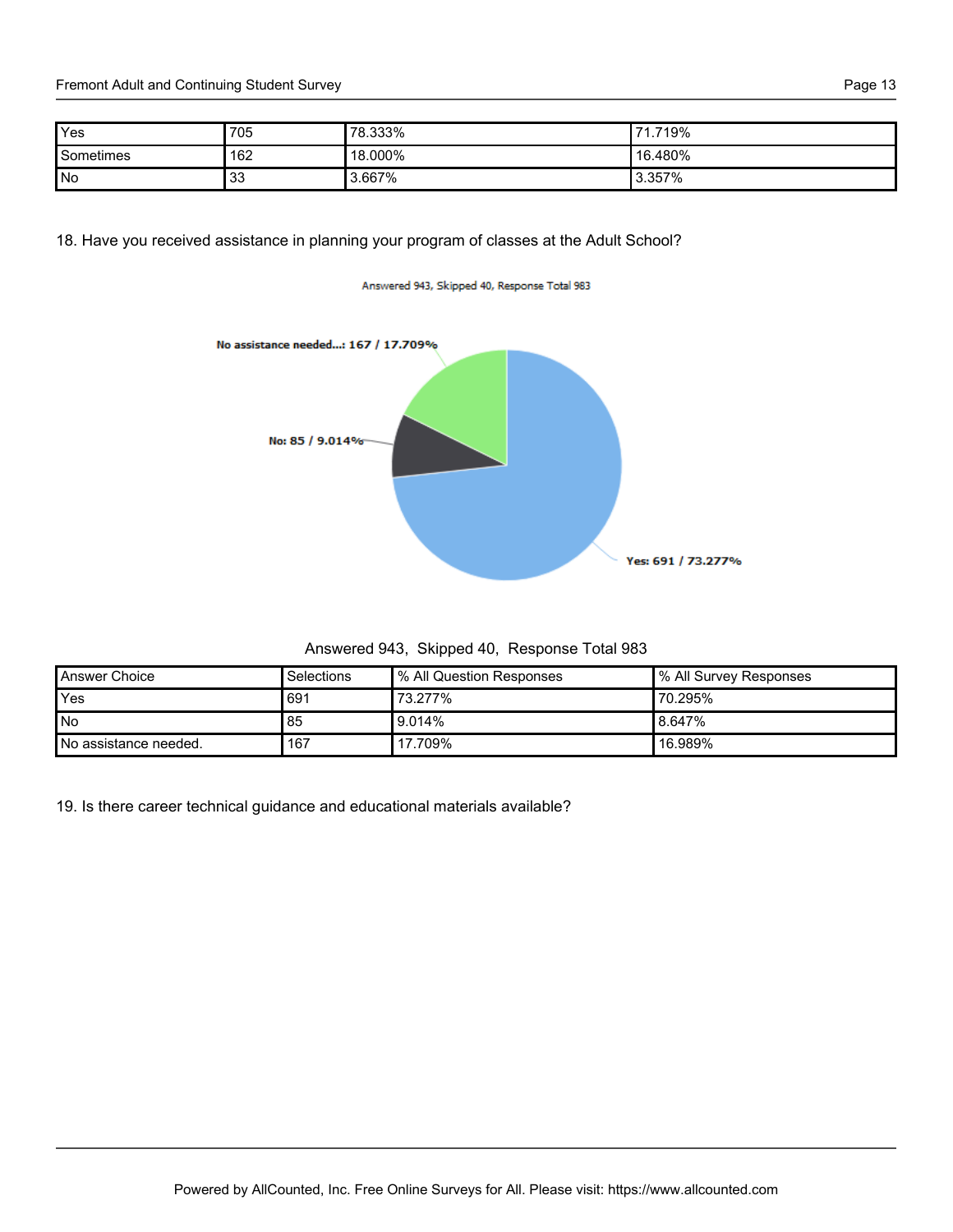

Answered 947, Skipped 36, Response Total 983

| Answer Choice | Selections | % All Question Responses | Ⅰ% All Survey Responses |
|---------------|------------|--------------------------|-------------------------|
| Yes           | 615        | 64.942%                  | 162.564%                |
| No            | 56         | 5.913%                   | 5.697%                  |
| Don't know    | 276        | 129.145%                 | <b>'28.077%</b>         |

20. Which of the following would improve guidance services?



Answer Choice **Selections Selections 1% All Question Responses** % All Survey Responses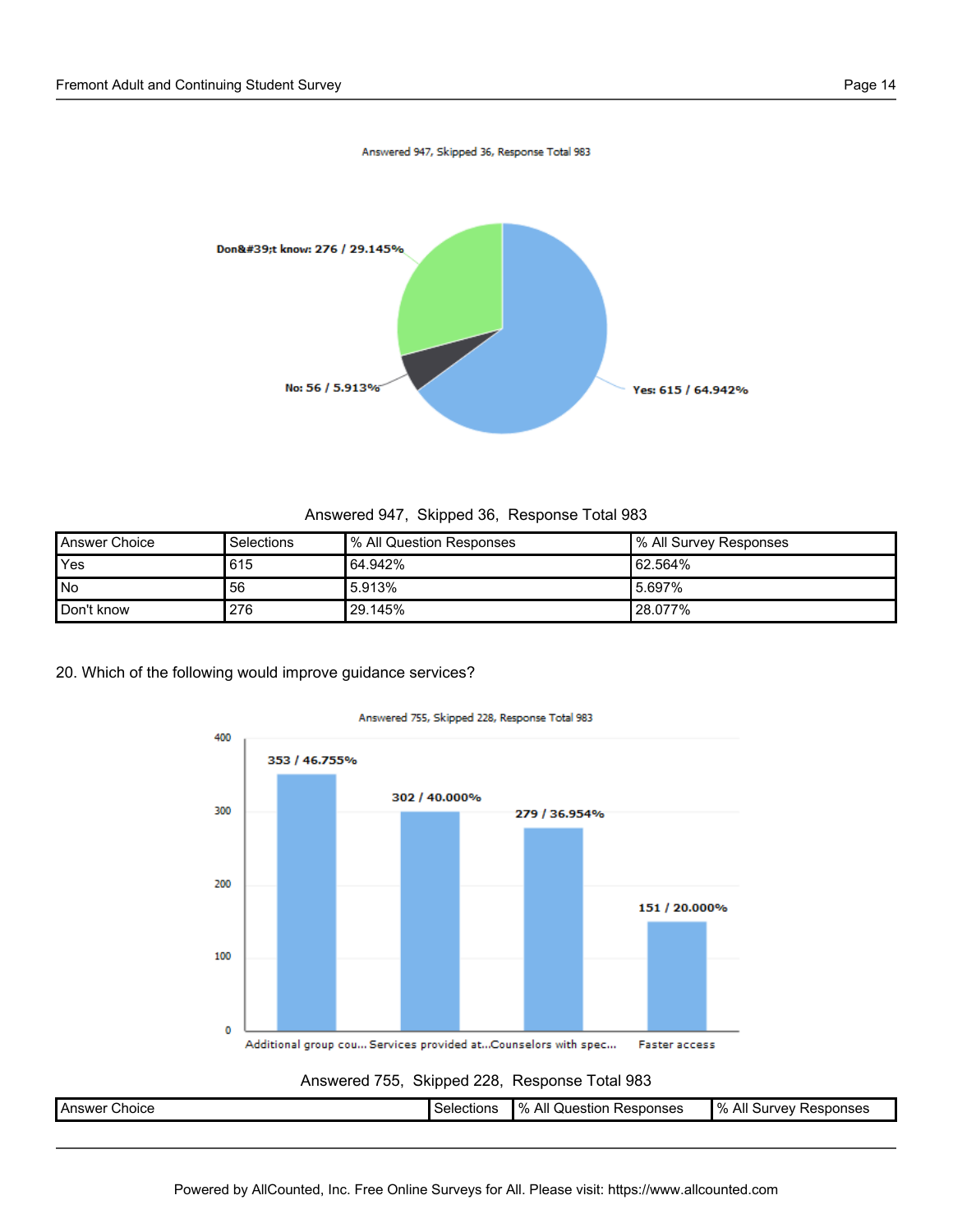| Additional group counseling/orientations             | 353 | 146.755%    | 35.910%    |
|------------------------------------------------------|-----|-------------|------------|
| Services provided at a more convenient time          | 302 | l 40.000% l | 30.722%    |
| Counselors with special knowledge in specific fields | 279 | l 36.954%   | 28.383%    |
| <b>I</b> Faster access                               | 151 | l 20.000%   | $15.361\%$ |



Answered 946, Skipped 37, Response Total 983

# 21. How clean is your classroom?



Answered 946, Skipped 37, Response Total 983

| Answer Choice     | Selections | Ⅰ% All Question Responses | ∣% All Survey Responses |
|-------------------|------------|---------------------------|-------------------------|
| Very clean        | 534        | 56.448%                   | 54.324%                 |
| Clean             | 377        | '39.852%                  | 38.352%                 |
| Needs improvement | 35         | 3.700%                    | 3.561%                  |

22. How clean are the restrooms?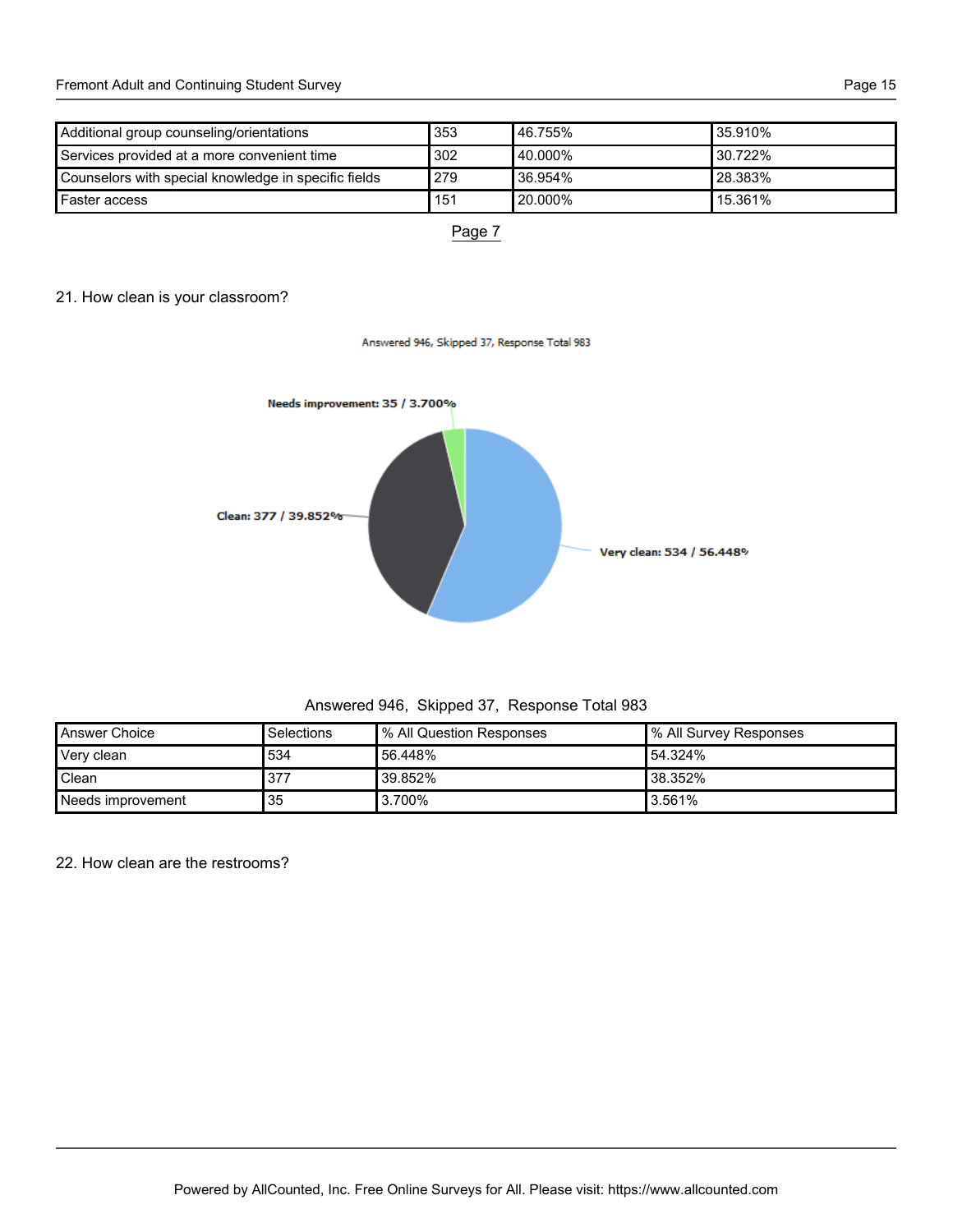

Answered 946, Skipped 37, Response Total 983

Answered 946, Skipped 37, Response Total 983

| <b>Answer Choice</b> | Selections | <sup>9</sup> % All Question Responses | ∥% All Survey Responses |
|----------------------|------------|---------------------------------------|-------------------------|
| Very clean           | 212        | 22.410%                               | <b>'21.567%</b>         |
| Clean                | 527        | 55.708%                               | 153.611%                |
| Needs improvement    | 207        | '21.882%                              | '21.058%                |

23. Can students make suggestions for school improvement?

Answered 946, Skipped 37, Response Total 983



Answered 946, Skipped 37, Response Total 983

| :hoice<br>. Answe | ≳ctions<br>seler<br>. | $\frac{9}{6}$<br>All<br>esponses<br>Juestion :<br>∼⊢ | . റ<br>Responses<br>… Jurvey ™<br>$\mathcal{L}_{\mathcal{L}}$<br>Αıı |
|-------------------|-----------------------|------------------------------------------------------|----------------------------------------------------------------------|
|                   |                       |                                                      |                                                                      |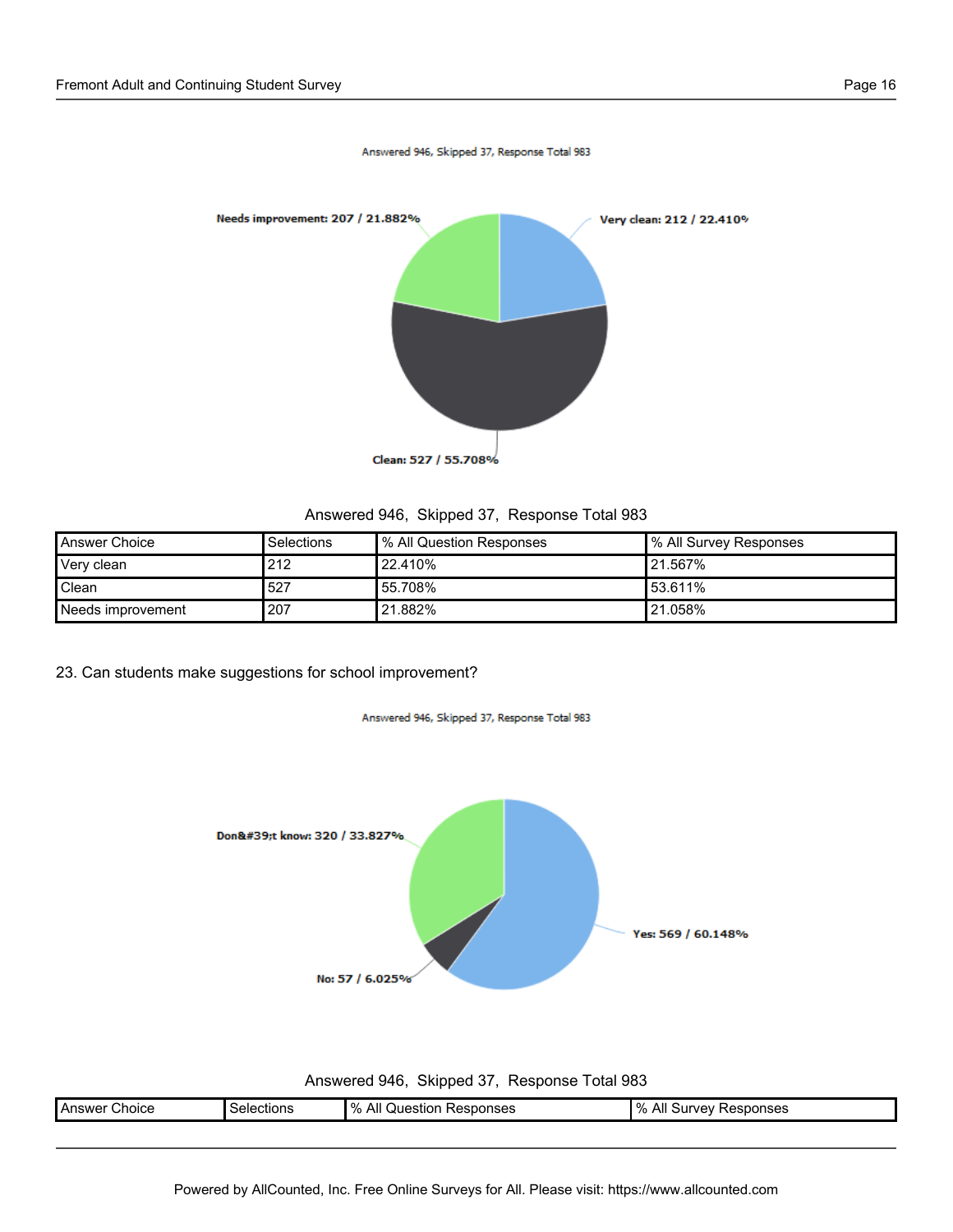Fremont Adult and Continuing Student Survey **Page 17** All the students of the students of the Page 17

| Yes        | 569 | 60.148% | 157.884%             |
|------------|-----|---------|----------------------|
| l No       | -57 | 6.025%  | <b>Ⅰ</b> 5.799%      |
| Don't know | 320 | 33.827% | <sup>1</sup> 32.553% |

Page 8

24. Are school policies clearly communicated to the students?



| Answered 942, Skipped 41, Response Total 983 |  |  |  |
|----------------------------------------------|--|--|--|
|----------------------------------------------|--|--|--|

| Answer Choice | Selections | % All Question Responses | ∥% All Survey Responses |
|---------------|------------|--------------------------|-------------------------|
| Yes           | 748        | 79.406%                  | <b>'76.094%</b>         |
| <b>No</b>     | 35         | 3.715%                   | l 3.561%                |
| Don't know    | 159        | 16.879%                  | 16.175%                 |

25. Do you feel that the Adult School is adequately meeting the needs of the community?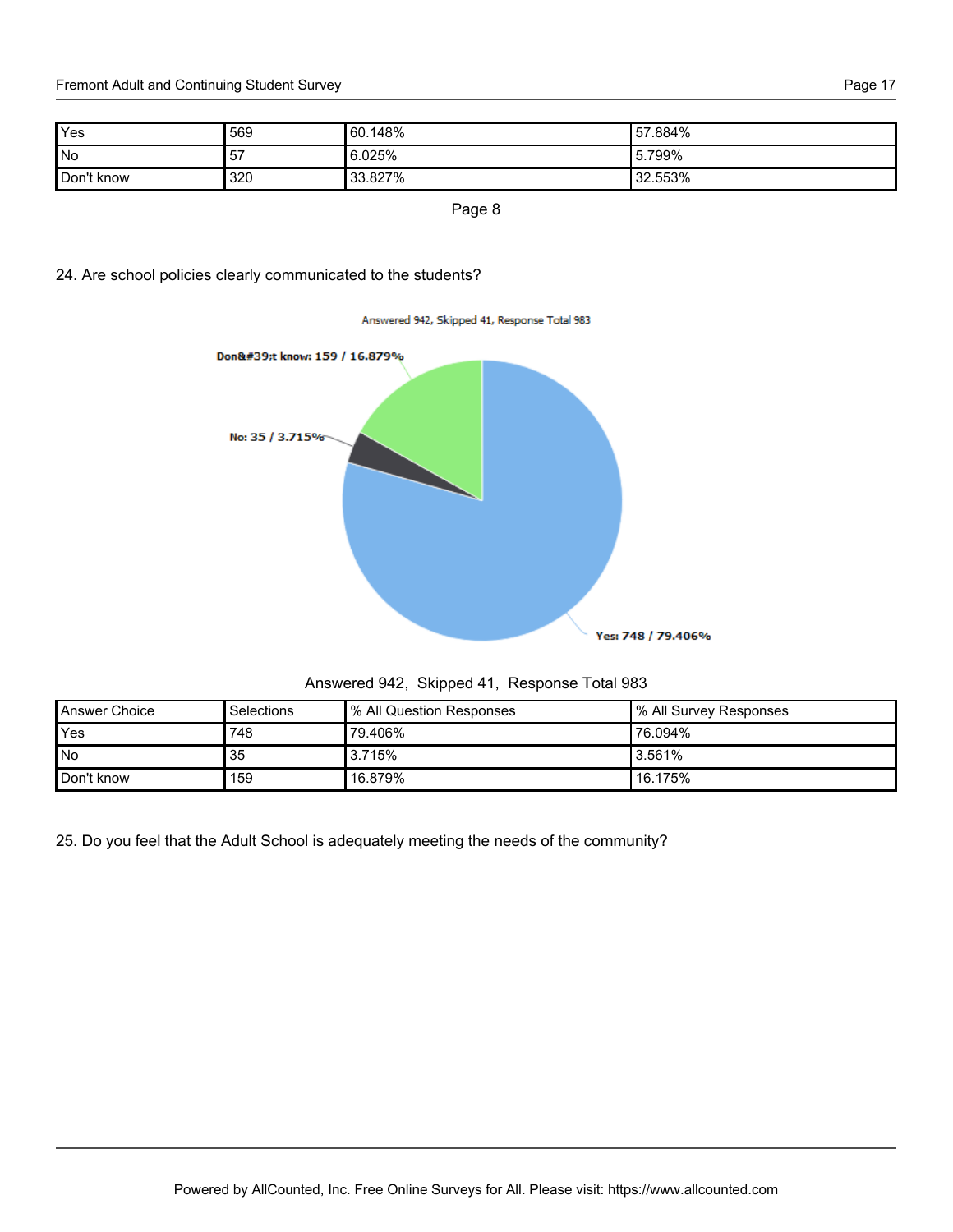

Answered 942, Skipped 41, Response Total 983

| <b>Answer Choice</b> | <b>Selections</b> | Ⅰ% All Question Responses | Ⅰ% All Survey Responses |
|----------------------|-------------------|---------------------------|-------------------------|
| <b>Yes</b>           | 744               | 78.981%                   | '75.687%                |
| l No                 |                   | $13.291\%$                | 13.154%                 |
| Don't know           | 167               | 17.728%                   | ' 16.989%               |

26. If "No", what do you feel is needed to better meet the needs of the community?

Page 9

27. Is the Mission Statement of the Adult School clearly displayed in your classrooms?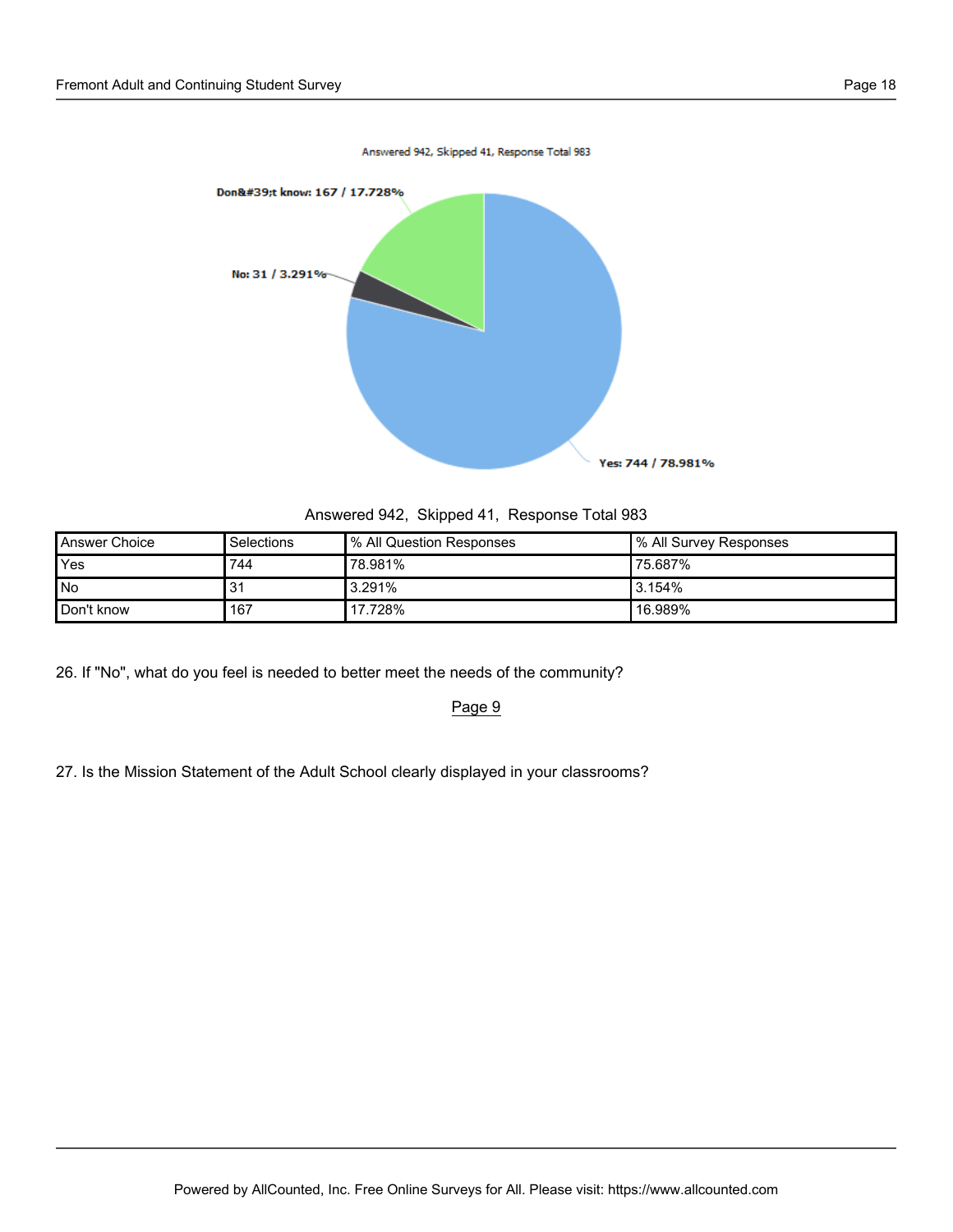

| Answered 941, Skipped 42, Response Total 983 |  |  |
|----------------------------------------------|--|--|
|                                              |  |  |

| Answer Choice | Selections | % All Question Responses | 1% All Survey Responses |
|---------------|------------|--------------------------|-------------------------|
| <b>Yes</b>    | 822        | 87.354%                  | 83.622%                 |
| l No          | 119        | 12.646%                  | 12.106%                 |

28. Does the leadership of the school and your department assist you in accomplishing your goals?





| Answered 941, Skipped 42, Response Total 983 |  |  |  |
|----------------------------------------------|--|--|--|
|----------------------------------------------|--|--|--|

| Choice<br>l Answer | Selections | $\%$<br>All<br>Question<br>Responses | $^{\prime}$ %<br>' Responses<br>l Survev<br>All |
|--------------------|------------|--------------------------------------|-------------------------------------------------|
| <b>Yes</b>         | 879        | .411%<br>l 93                        | 89.420%                                         |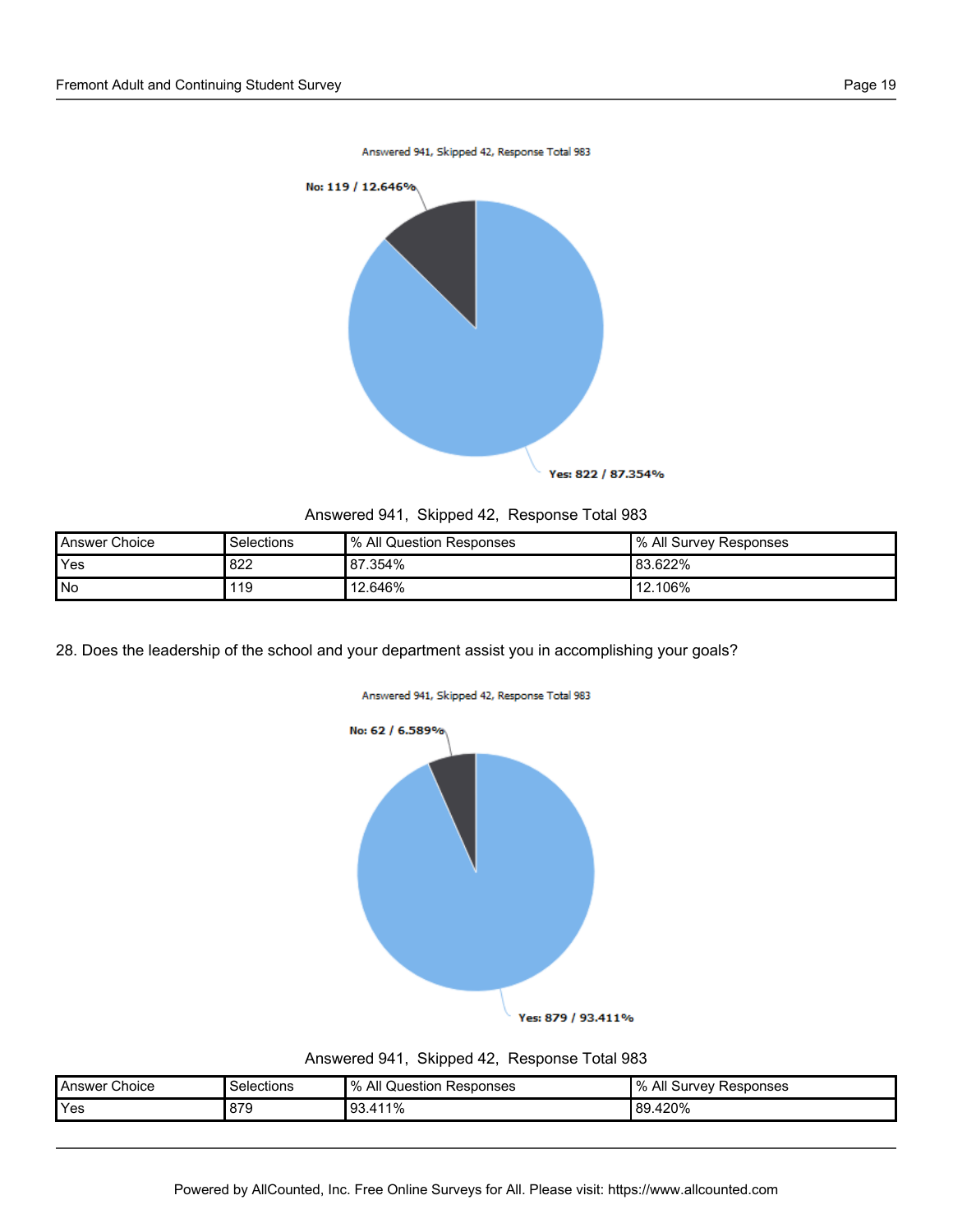| No | $\sim$<br>ש י | - 2006<br>7∩<br>$\mathbf{u}$ | 0070<br>. 307<br>- 70 |
|----|---------------|------------------------------|-----------------------|
|    |               |                              |                       |

29. Do your feel that the staff is professional and respectful?





# Answered 941, Skipped 42, Response Total 983

| Answer Choice | Selections | <sup>1</sup> % All Question Responses | I % All Survey Responses |
|---------------|------------|---------------------------------------|--------------------------|
| <b>Yes</b>    | 921        | 97.875%                               | l 93.693%                |
| No            | 20         | 2.125%                                | 2.035%                   |

30. Do you feel that the staff and the students are respectful to each other?

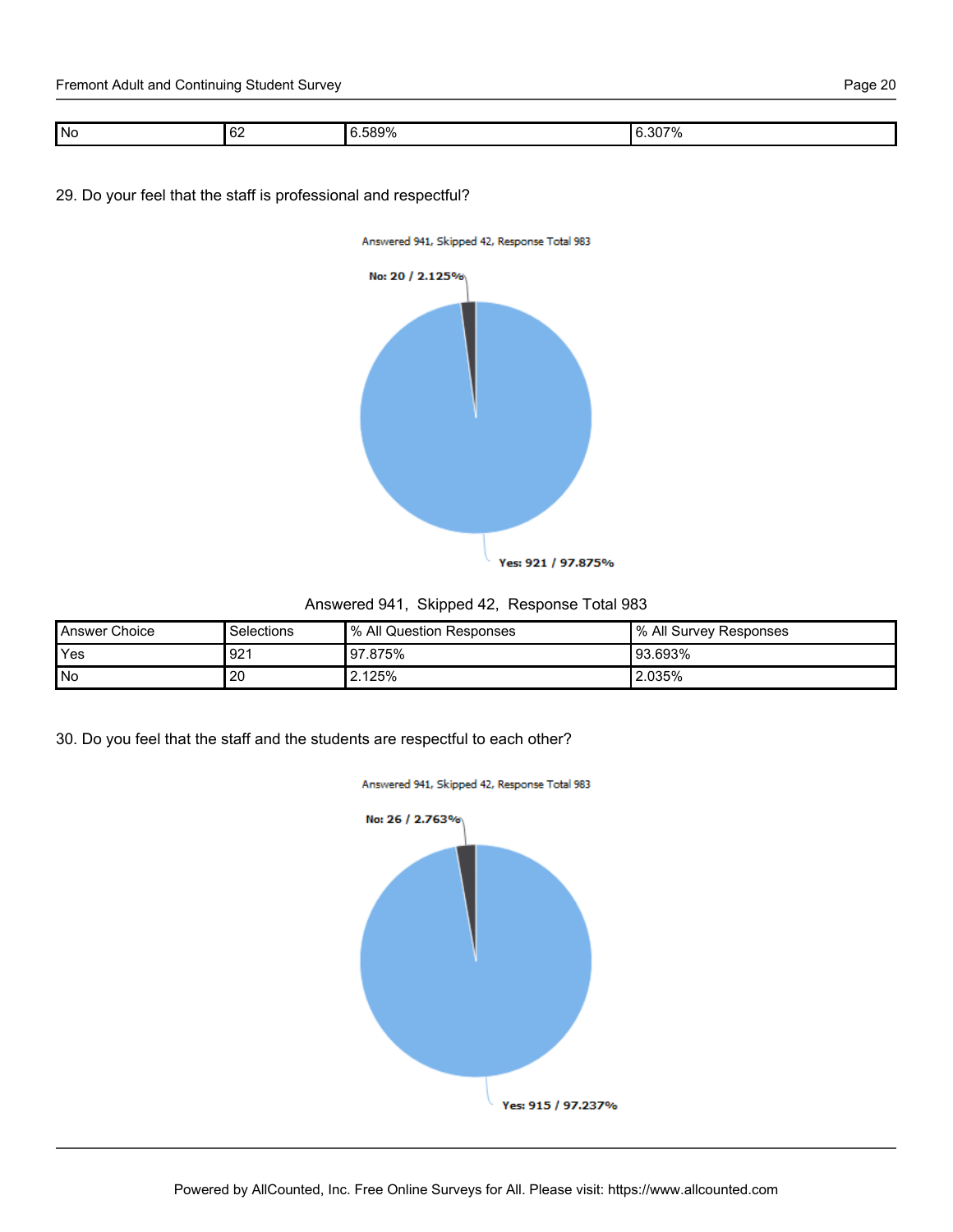| Answer Choice | <b>Selections</b> | I% All Question Responses | ∥% All Survey Responses |
|---------------|-------------------|---------------------------|-------------------------|
| Yes           | l 915             | 97.237%                   | ‼93.082%                |
| No            | 26                | 2.763%                    | '2.645%                 |

Answered 941, Skipped 42, Response Total 983

Page 10

# 31. Does the staff hold high expectations for each student?



| Answered 941, Skipped 42, Response Total 983 |  |  |  |
|----------------------------------------------|--|--|--|
|----------------------------------------------|--|--|--|

| Answer Choice | Selections | % All Question Responses | Ⅰ% All Survey Responses |
|---------------|------------|--------------------------|-------------------------|
| Yes           | 720        | 76.514%                  | <b>'73.245%</b>         |
| l No          | 53         | 15.632%                  | 15.392%                 |
| Don't know    | 168        | 17.853%                  | ' 17.091%               |

32. Are you achieving your learning goals?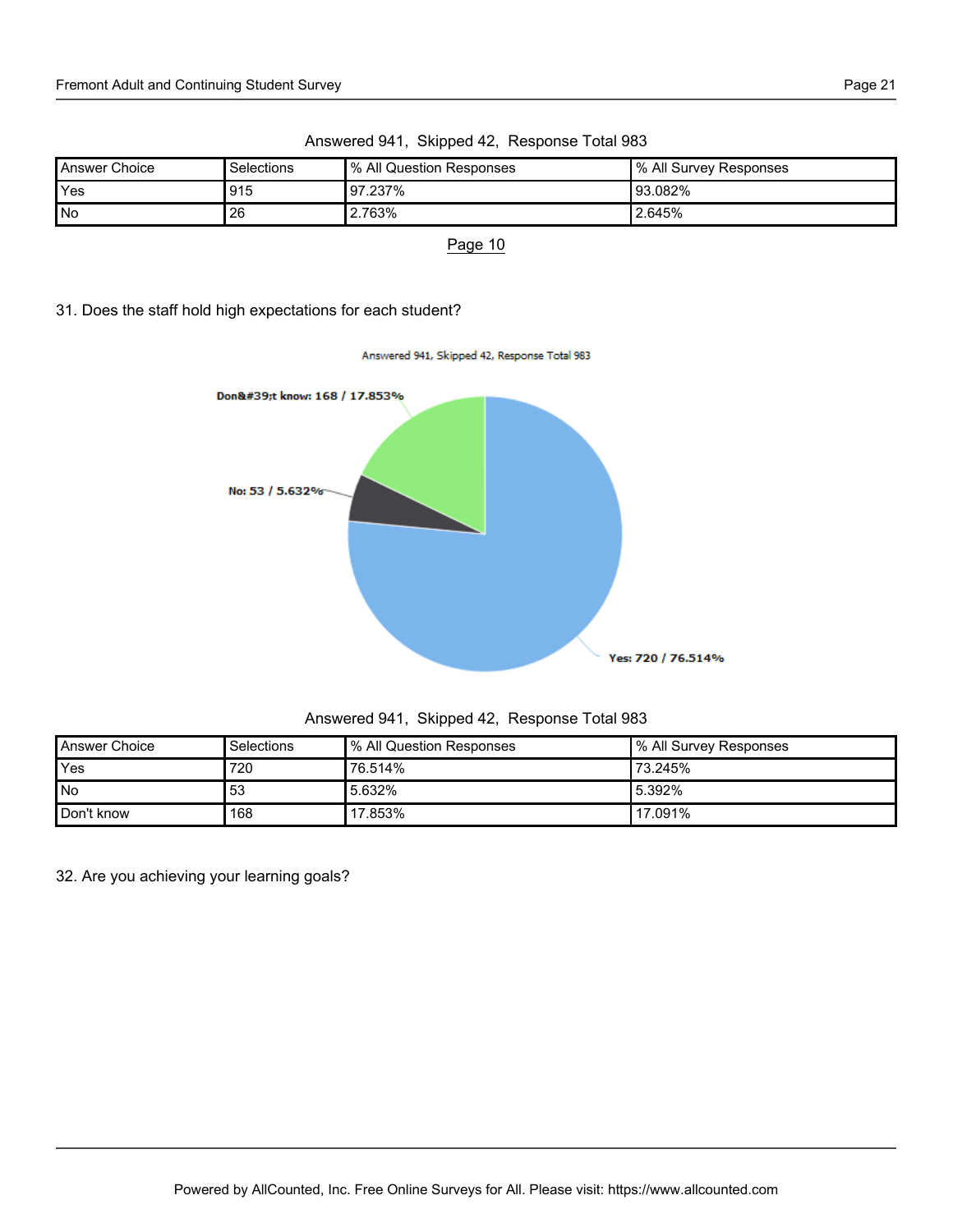

## Answered 941, Skipped 42, Response Total 983

| Answer Choice | Selections | <sup>1</sup> % All Question Responses | I % All Survey Responses |
|---------------|------------|---------------------------------------|--------------------------|
| Yes           | 862        | 91.605%                               | l 87.691%                |
| l No          | 79         | 8.395%                                | 8.037%                   |

Page 11





Answered 939, Skipped 44, Response Total 983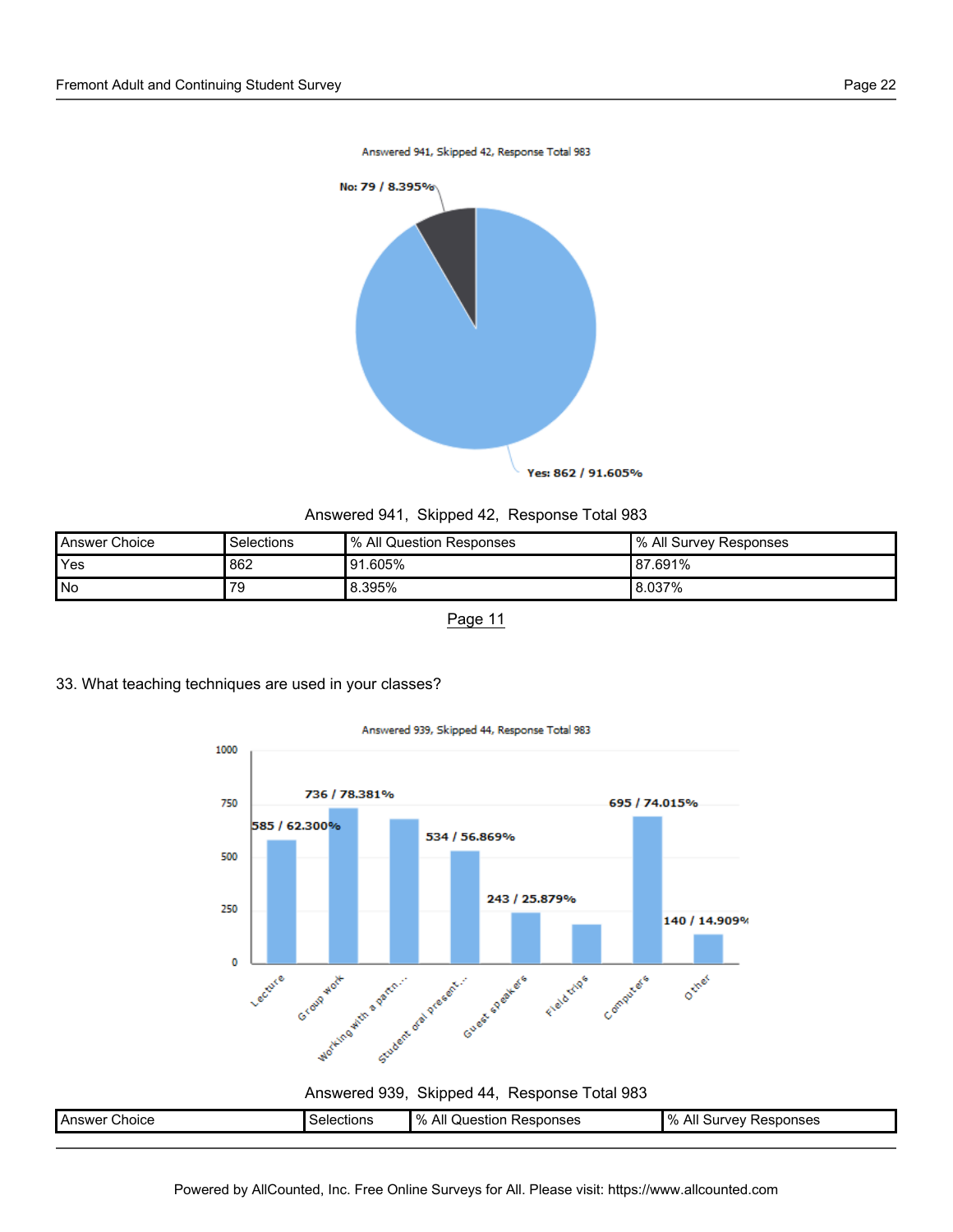#### Fremont Adult and Continuing Student Survey **Page 23** Page 23

| Lecture                    | 585 | 62.300% | 59.512% |
|----------------------------|-----|---------|---------|
| Group work                 | 736 | 78.381% | 74.873% |
| Working with a partner     | 683 | 72.737% | 69.481% |
| Student oral presentations | 534 | 56.869% | 54.324% |
| Guest speakers             | 243 | 25.879% | 24.720% |
| Field trips                | 189 | 20.128% | 19.227% |
| Computers                  | 695 | 74.015% | 70.702% |
| Other                      | 140 | 14.909% | 14.242% |

### 34. Which of the following assessments are used in you classes?



Answered 939, Skipped 44, Response Total 983

# Answered 939, Skipped 44, Response Total 983

| <b>Answer Choice</b>                              | Selections | % All Question Responses | % All Survey Responses |
|---------------------------------------------------|------------|--------------------------|------------------------|
| True/False tests                                  | 498        | 53.035%                  | 50.661%                |
| Multiple Choice tests                             | 556        | 59.212%                  | 56.562%                |
| Essay test                                        | 434        | 46.219%                  | 44.151%                |
| <b>TABE</b>                                       | 98         | 10.437%                  | 9.969%                 |
| CASAS                                             | 402        | 42.812%                  | 40.895%                |
| Daily work folders                                | 300        | 31.949%                  | 30.519%                |
| Instructor observation                            | 462        | 49.201%                  | 46.999%                |
| End of unit (textbooks or computer lessons) tests | 413        | 43.983%                  | 42.014%                |
| Student presentation                              | 465        | 49.521%                  | 47.304%                |
| Other                                             | 122        | 12.993%                  | 12.411%                |

# Page 12

35. If you ask for information, personal or academic, how satisfied are you with the assistance from the staff?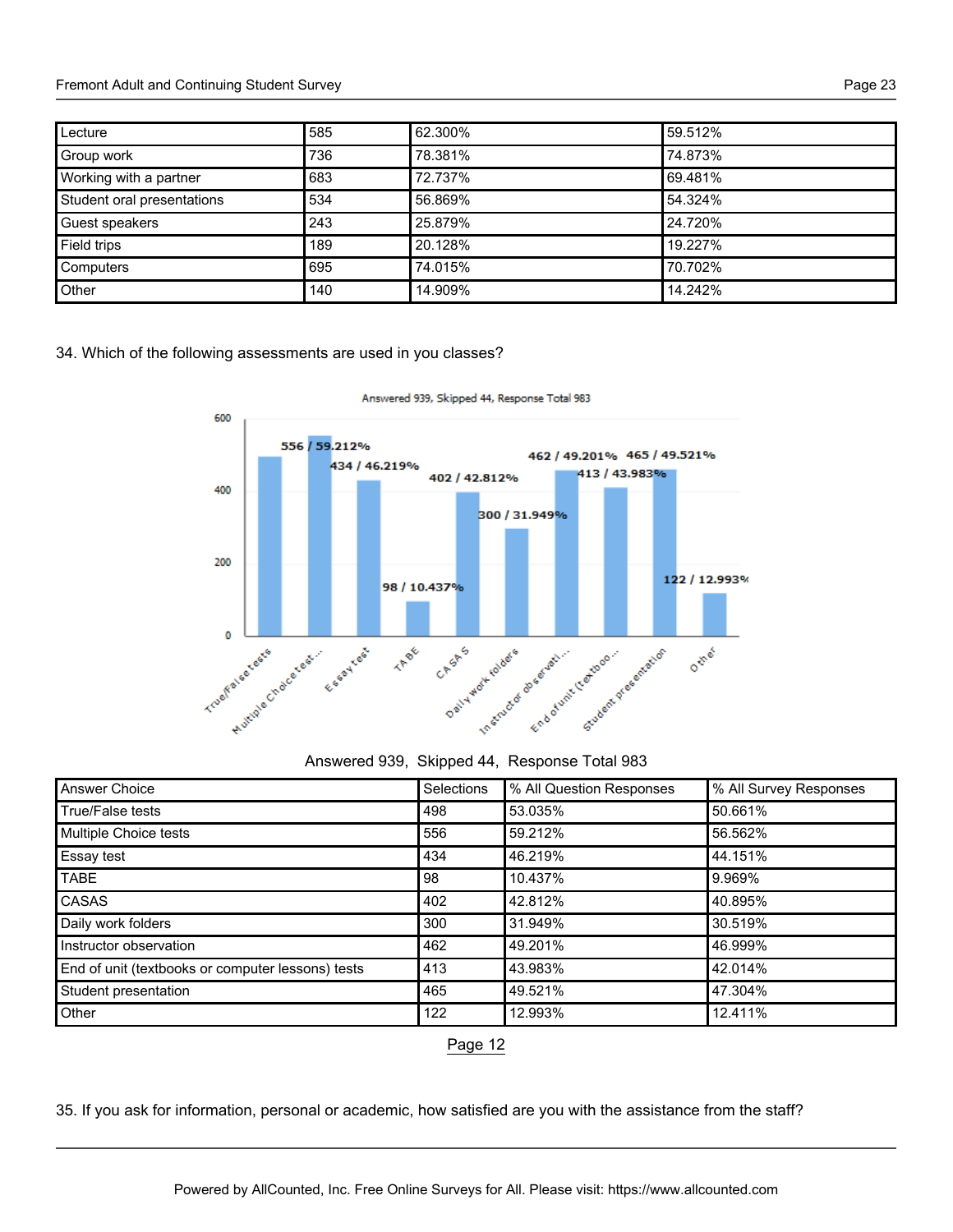

Answered 935, Skipped 48, Response Total 983

| Answer Choice                         | <b>Selections</b> | Ⅰ% All Question Responses | % All Survey Responses |
|---------------------------------------|-------------------|---------------------------|------------------------|
| <b>Very Satisfied</b>                 | 527               | 56.364%                   | 53.611%                |
| Satisfied                             | 392               | 141.925%                  | '39.878%               |
| Not Satisfied (They couldn't help me) | 16                | $1.711\%$                 | 1.628%                 |

36. Are you referred to other agencies or schools for services?



Answered 935, Skipped 48, Response Total 983

| Choice<br>Answer<br>. | <i>s</i> elections<br>. | $\%$<br>All<br>esponses<br>Question<br>AE.<br>. | ponses<br>INAV<br>.<br>7٥<br>ີ<br>-<br>--<br>. |
|-----------------------|-------------------------|-------------------------------------------------|------------------------------------------------|
|                       |                         |                                                 |                                                |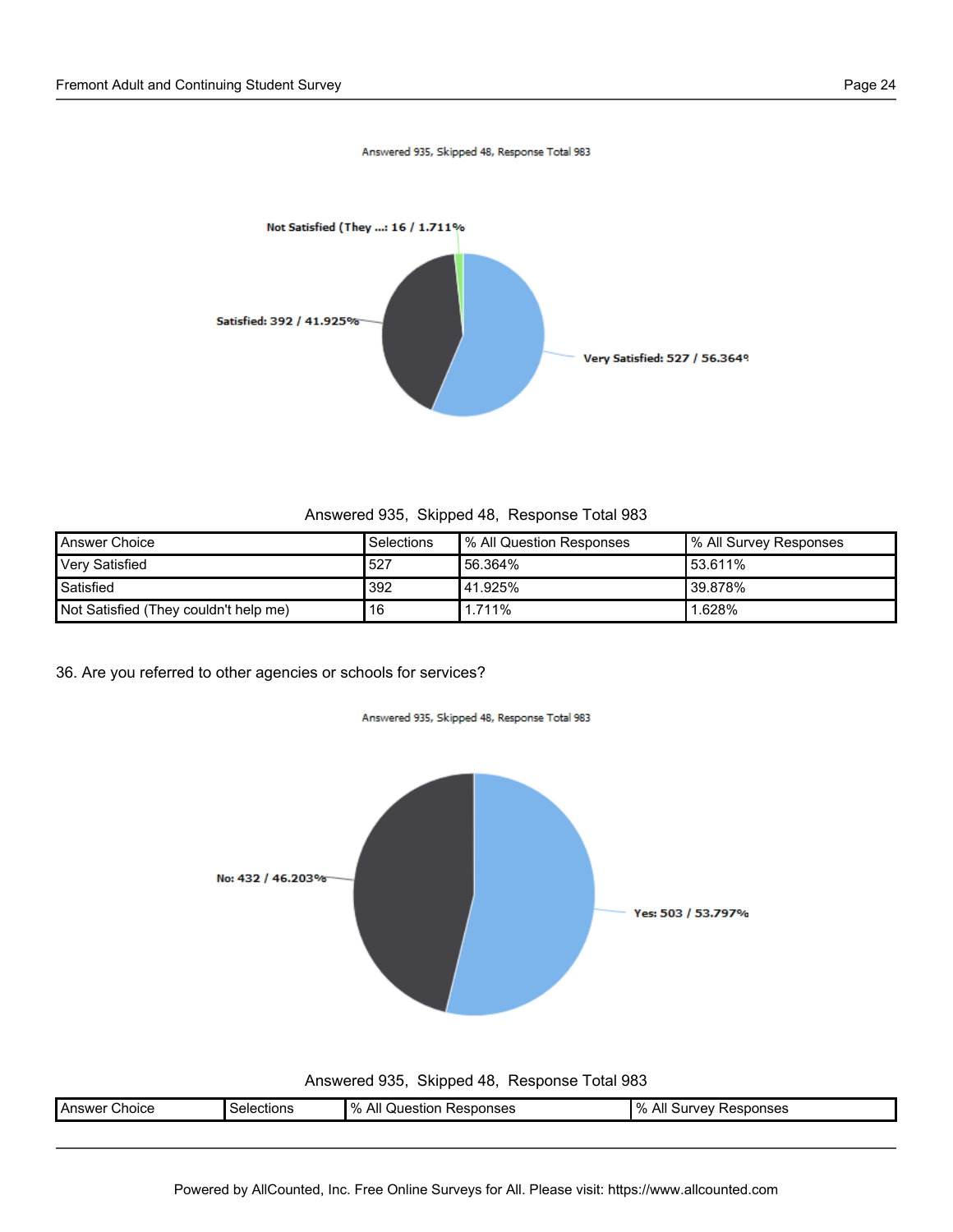| ıг<br>c<br>$\sim$ |  |
|-------------------|--|
|-------------------|--|

| Yes | 503 | 797%<br>53. | 170%<br>$\overline{\phantom{0}}$ |
|-----|-----|-------------|----------------------------------|
| No  | 432 | 46.203%     | 143.947%<br>70                   |

37. Did you have to be on a waiting list before entering your class?





| Answered 935, Skipped 48, Response Total 983 |  |  |  |
|----------------------------------------------|--|--|--|
|----------------------------------------------|--|--|--|

| <b>Answer Choice</b> | Selections | <sup>9</sup> % All Question Responses | I % All Survey Responses |
|----------------------|------------|---------------------------------------|--------------------------|
| Yes                  | 184        | 19.679%                               | ' 18.718%                |
| l No                 | 751        | 80.321%                               | ' 76.399%                |

38. If "Yes", how long did you have to wait?